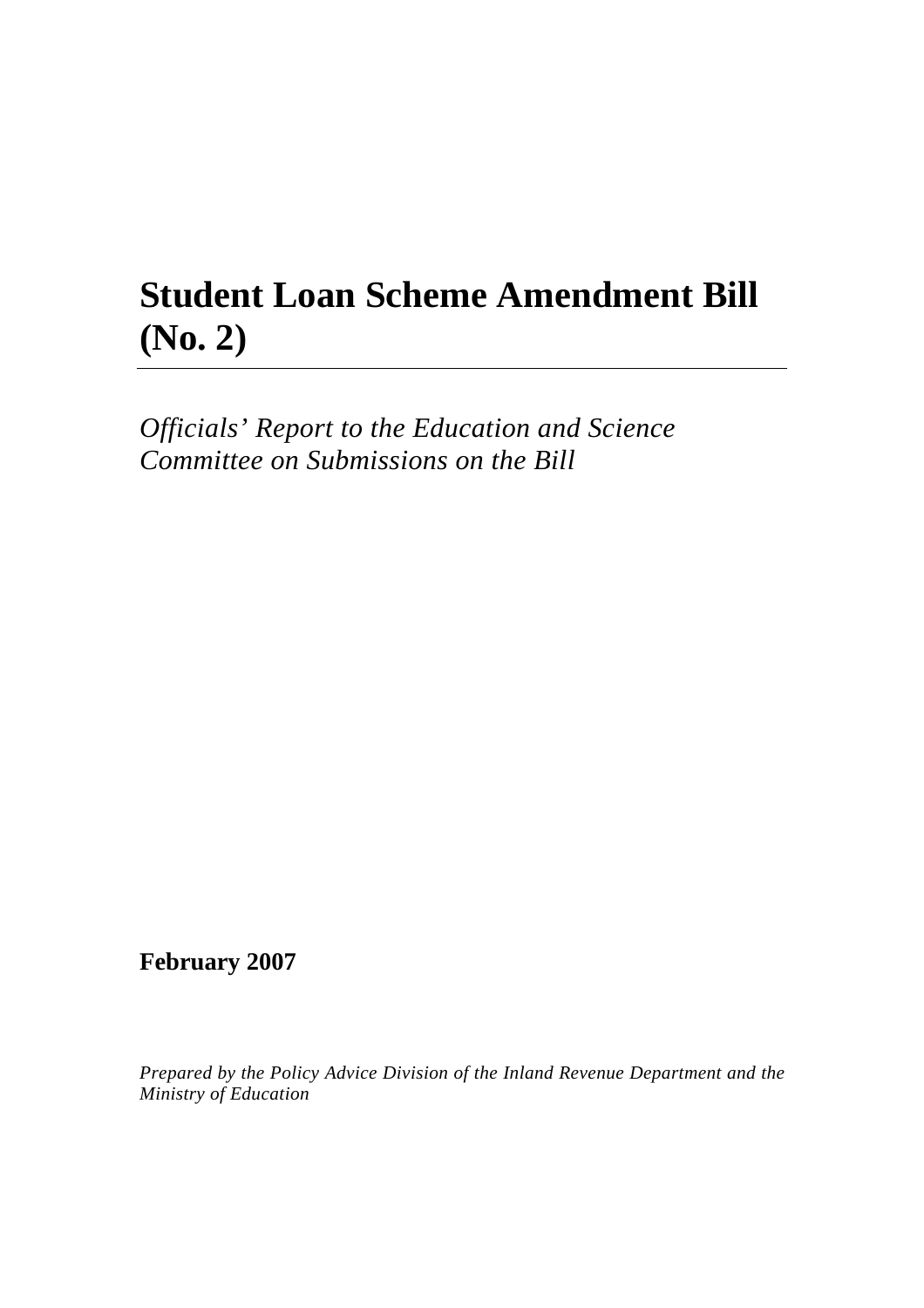# **CONTENTS**

| <b>Overview</b>                                                                        | $\mathbf{1}$ |
|----------------------------------------------------------------------------------------|--------------|
| <b>Policy changes</b>                                                                  | 2            |
| Three-year repayment holiday                                                           | 3            |
| Repayment obligations for borrowers not on a repayment holiday                         | 9            |
| Extending the amnesty on student loan penalties                                        | 14           |
| Interest-free loans for borrowers studying full-time overseas at undergraduate level   | 18           |
| Information matching between Inland Revenue and Customs                                | 20           |
| Late payment penalty rate                                                              | 21           |
| Hardship relief                                                                        | 22           |
| Removal of interest write-offs for borrowers ineligible for interest-free loans        | 23           |
| Interest write-offs incorrectly given                                                  | 24           |
| <b>Technical amendments</b>                                                            | 25           |
| Charging interest on late payment penalties                                            | 26           |
| Advising of absence from New Zealand                                                   | 27           |
| Applications in writing                                                                | 28           |
| Application of care and management                                                     | 29           |
| Need for new Part 3                                                                    | 30           |
| Overdue amounts of less than \$250                                                     | 31           |
| Small balance threshold                                                                | 32           |
| Other issues raised by submitters                                                      | 33           |
| Differentiating between borrowers who are overseas and those in New Zealand            | 34           |
| Interest-free loans for borrowers working overseas for a charitable organisation       | 35           |
| <b>Interest</b>                                                                        | 36           |
| Causes of permanent long-term departures from New Zealand                              | 37           |
| Ability to grant borrowers an exemption to the 183-day interest-free loans requirement | 38           |
| Access to funding for nursing education                                                | 39           |
| Effect of student loans                                                                | 40           |
| Role of Inland Revenue                                                                 | 41           |
| Student loan scheme                                                                    | 42           |
| Separate agency for student loans                                                      | 43           |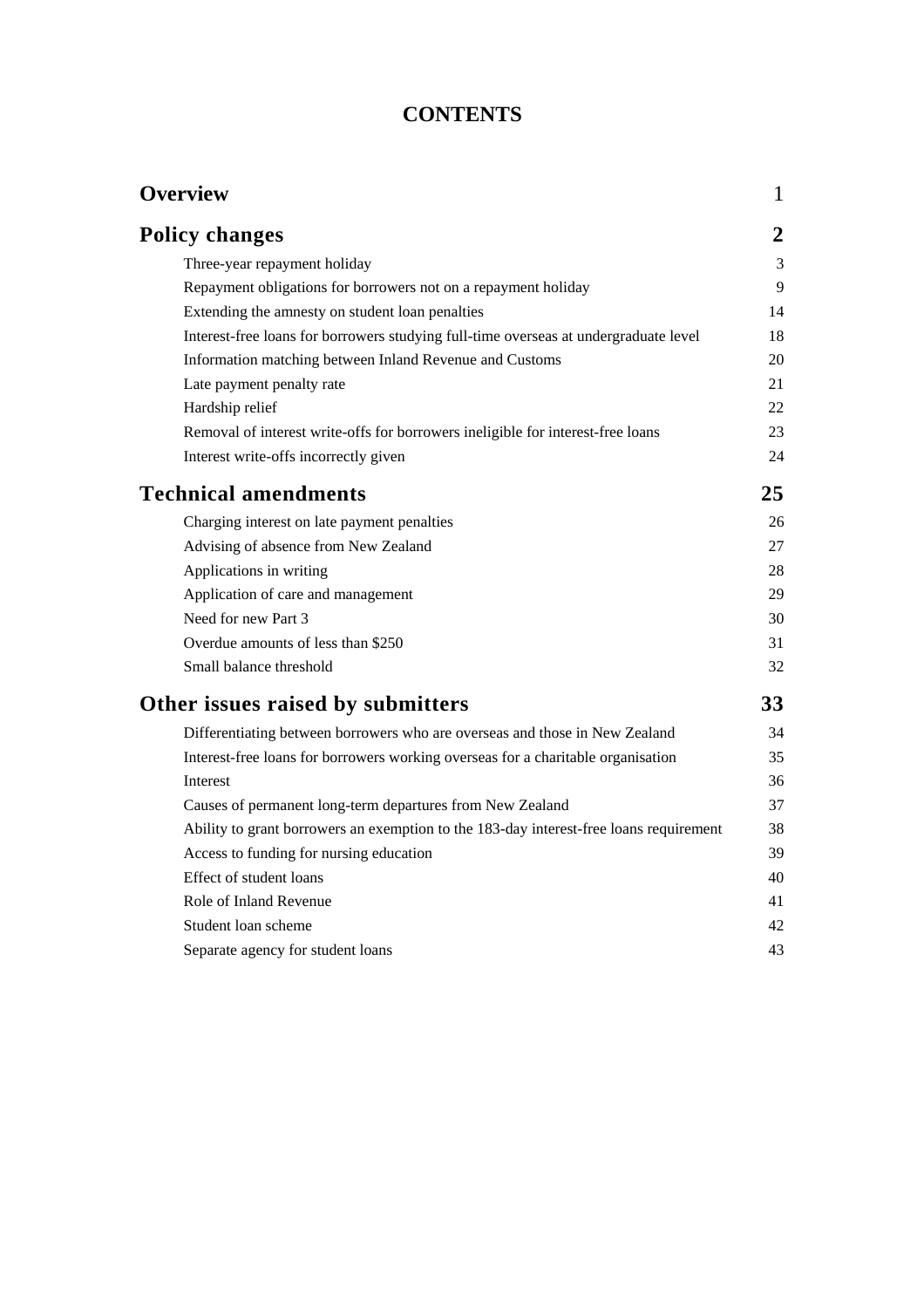The Student Loan Scheme Amendment Bill (No.2) amends the Student Loan Scheme Act 1992. The changes in the bill deal with concerns that the current rules for overseas borrowers are discouraging many from meeting their repayment obligations and may deter some borrowers from returning home.

The bill aims to reduce the current barriers to borrowers who are living overseas from returning to New Zealand. To achieve this, a number of changes are being introduced. The amnesty on student loan penalties is being extended, giving overseas borrowers in arrears the chance of a fresh start. In addition, a three-year repayment holiday is being introduced for overseas-based borrowers. This change recognises New Zealanders' tradition of OE, which can confer certain benefits on New Zealand when borrowers return with new skills. Interest will continue to be charged during a repayment holiday. For overseas-based borrowers not on a repayment holiday, repayment obligations will be simplified and will be based on the size of their loan balance.

Because interest-free loans are generally limited to borrowers living in New Zealand there is an increased financial incentive for borrowers to leave New Zealand without informing Inland Revenue. To ensure that borrowers receive their correct entitlements under the Student Loan Scheme Act, the bill introduces an information match between the New Zealand Customs Service and Inland Revenue.

Other changes in the bill include giving the Commissioner of Inland Revenue the ability to grant borrowers studying full-time overseas an interest-free loan, reducing the late-payment penalty rate and making the hardship provisions more flexible.

Fifteen submissions were received on the bill and were generally in favour of the amendments.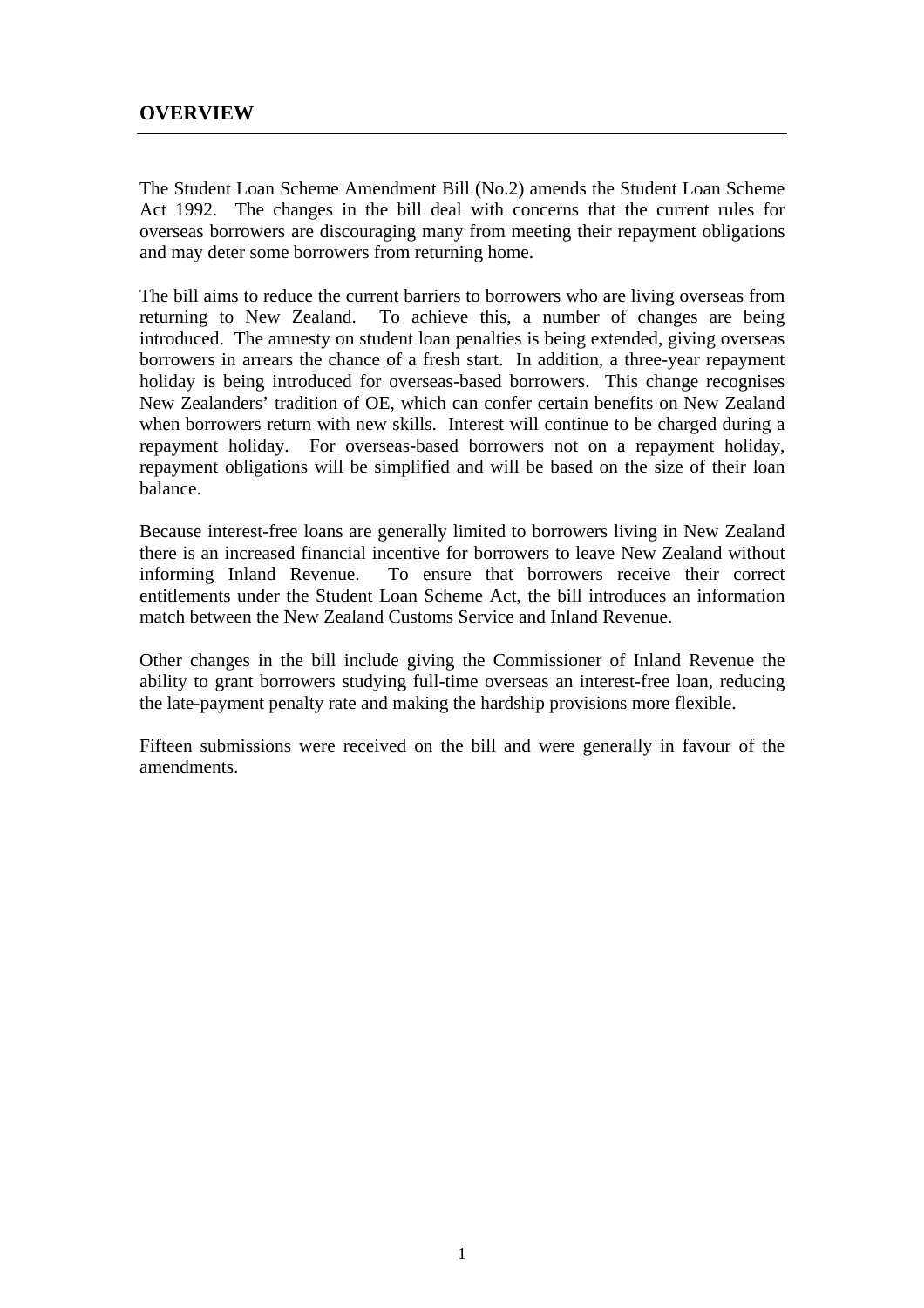# Policy Changes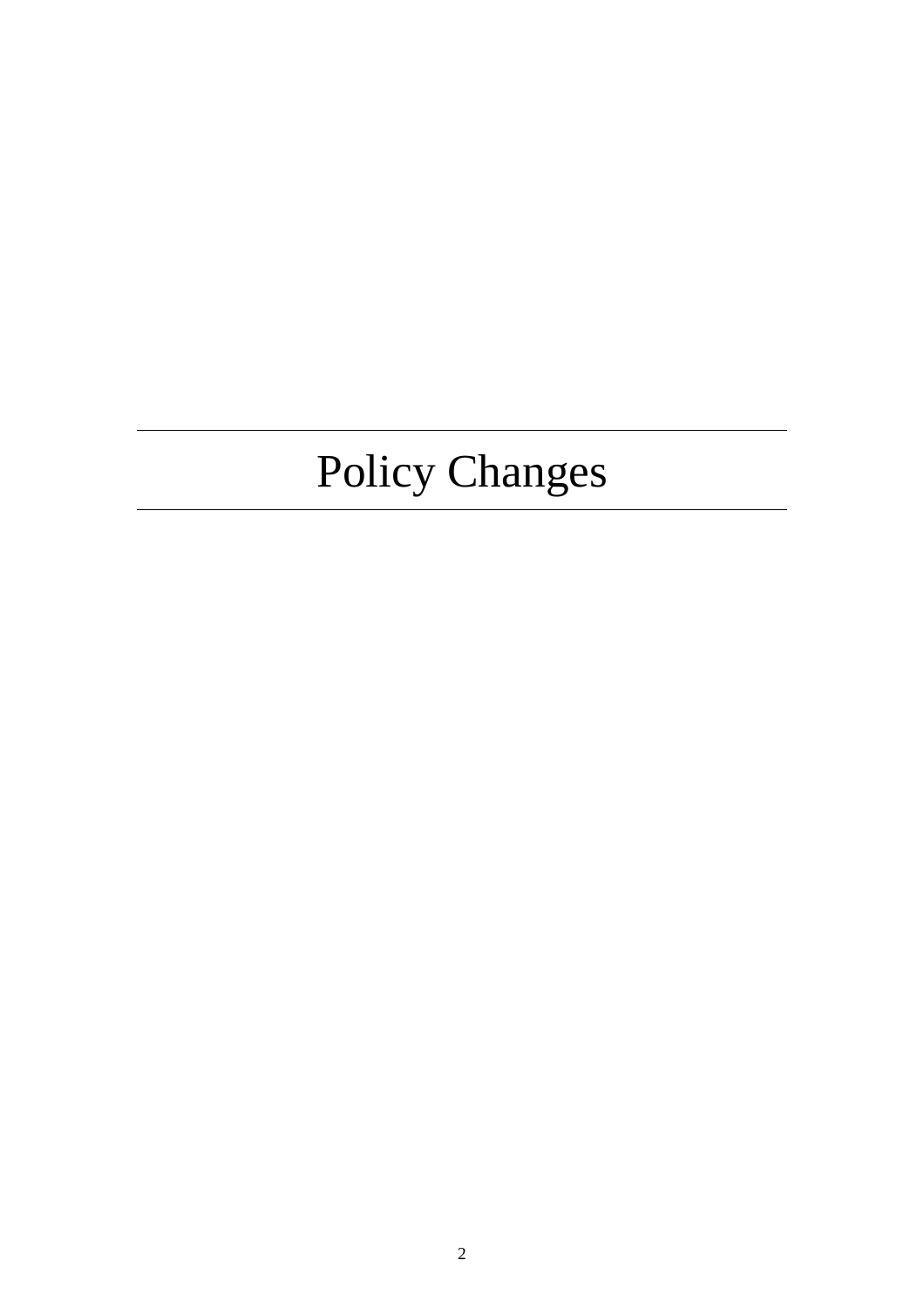# **THREE-YEAR REPAYMENT HOLIDAY**

## *Clauses 9 and 35*

## **Submissions**

*(1 – New Zealand Medical Students' Association, 2 – Association of University Staff of New Zealand, 4 – New Zealand Union of Students' Associations, 8 – Association of Staff in Tertiary Education, 9 – NZEI Te Riu Roa, 10 – C Browne, 12 – New Zealand Nurses Organisation, 13 – New Zealand Council of Trade Unions)* 

The amendments that establish a three-year repayment holiday for borrowers based overseas should proceed.

The amendments are supported because:

- The repayment holiday will be of benefit to all graduates by preventing the accumulation of penalties while they are overseas. It removes a disincentive for graduates to return to New Zealand, while at the same time creating an incentive to return after three years. *(New Zealand Medical Students' Association )*
- The repayment holiday is another important step in ensuring that student loan borrowers have the same opportunities as previous generations to travel and work without being tied to student loan obligations. *(Association of University Staff of New Zealand)*
- Any interim measure that reduces difficult and unfair repayment obligations for borrowers is worth supporting. Tertiary education students/graduates should be provided with every opportunity to explore the world upon graduation or during a break in their studies, and be provided with the same sorts of experiences that previous generations enjoyed – working and travelling without having harsh student loan repayment obligations. *(New Zealand Union of Students' Associations)*
- It is a matter of fairness to ensure that current and future generations of young New Zealanders have opportunities for "the big OE" without having to fear returning or indeed having to decide never to do so. *(Association of Staff in Tertiary Education, NZEI Te Riu Roa, New Zealand Nurses Organisation, New Zealand Council of Trade Unions)*
- Young New Zealanders are always going to want to travel overseas. Overseas travel and experience serves to enrich and enhance the skills brought back to New Zealand. *(C Browne)*

#### **Recommendation**

That the submissions be noted.

**Submission**  *(5 – Business NZ)*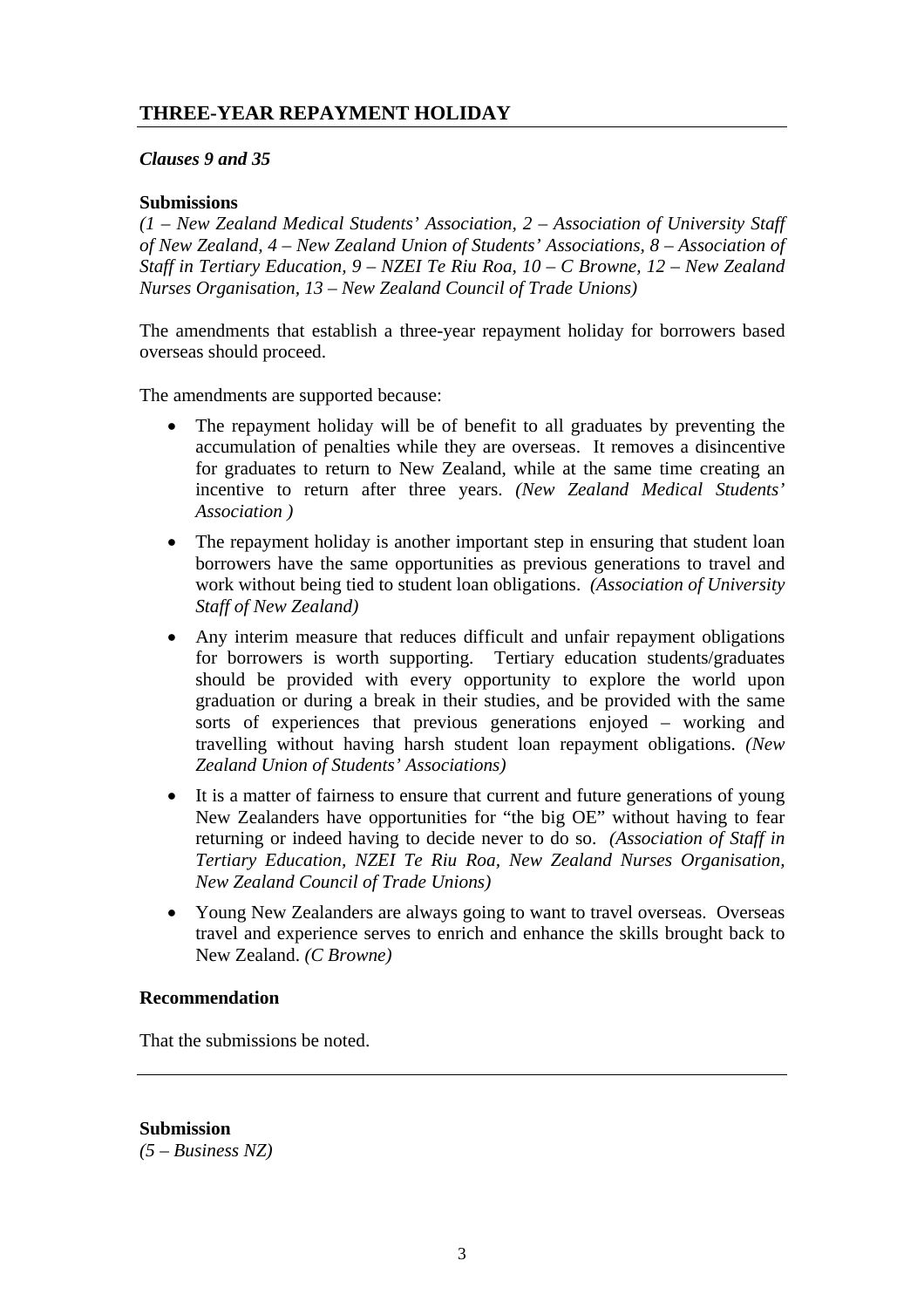- The amendments that establish a three-year repayment holiday for borrowers based overseas should not proceed:
- The establishment of a repayment holiday could create incentives for borrowers to leave the country.
- The concept of a repayment holiday raises fundamental questions of fairness: why should borrowers who have left the country effectively be rewarded, when those who stay in New Zealand meet their repayment obligations and make an economic contribution to the country are not?
- The effective removal of any requirement by non-resident borrowers to keep repaying their loans for three years would seem to undermine incentives for personal financial prudence and responsibility.

## **Comment**

Officials do not consider that introducing a repayment holiday for overseas-based borrowers will create incentives for borrowers to leave the country. Research conducted by the Ministry of Education has shown that borrowers' decisions to leave New Zealand are generally independent from the fact that they have a student loan. In addition, overseas-based borrowers are not eligible for the full interest write-off which gives effect to interest-free loans. Interest-free loans for New Zealand-based borrowers create incentives for borrowers to remain in New Zealand. In relation to the issue of fairness, the benefit of interest-free loans recognises the contribution to society and the economy made by those living in New Zealand.

Furthermore, borrowers who make repayments on their loan (whether compulsory or not) are reducing the size of their loan balance. Borrowers who are overseas and choose not to make repayments will have their loan balance increase because debt escalation is the result of compounding interest. Hardship provisions are available so that borrowers in New Zealand can lower their repayment obligation, including to nil, if payment would cause them serious financial hardship.

Inland Revenue will continue to encourage voluntary repayments from borrowers who are on a repayment holiday, and is looking at ways to make it easier for borrowers living overseas to make repayments.

## **Recommendation**

That the submission be declined.

#### **Submission**

*(15 – National Council of Women of New Zealand)* 

The introduction of a repayment holiday has met with mixed views from NCWNZ members. On the one hand, some members are wary of giving more discretionary powers to the Commissioner while others see the possibility of a more compassionate approach when it comes to female students and graduates or even males who become parents.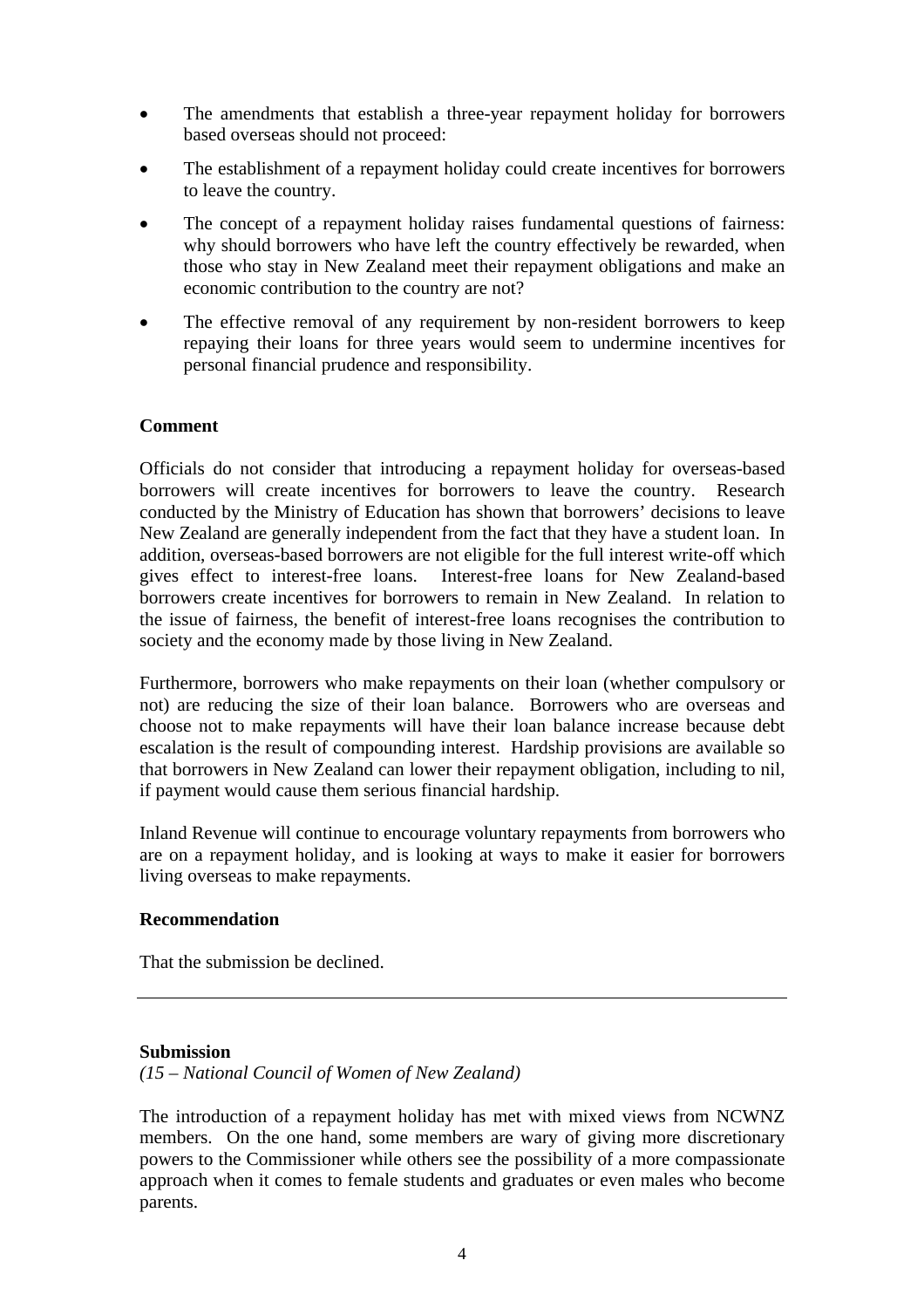## **Comment**

It should be noted that all overseas-based borrowers are entitled to a repayment holiday. There is no discretion for the Commissioner to grant a repayment holiday to certain overseas-based borrowers and not others.

#### **Recommendation**

That the submission be noted.

#### **Submission**

*(15 – National Council of Women of New Zealand)* 

Another National Council of Women of New Zealand member wondered what the holiday implied in terms of female students who stayed in New Zealand, because their contribution could potentially be as valuable as that of an overseas-based borrower. Some members expressed the view that the repayment holiday should be available for borrowers living in New Zealand.

One member suggested giving the Commissioner the ability to grant a repayment holiday for the first three years of the life of a borrower's child.

#### **Comment**

New Zealand-based borrowers' repayment obligations are income-contingent which protects borrowers with little or no income. Furthermore, hardship provisions mean that a borrower's repayment obligation can be negotiated, including to nil, if payment would cause serious hardship.

As noted previously, interest-free loans for New Zealand-based borrowers recognises the contribution made by such borrowers to New Zealand's society and economy.

## **Recommendation**

That the submission be declined.

#### **Submission**

*(4 – New Zealand Union of Students' Associations)* 

Supports the repayment holiday being able to be taken in one or more periods.

#### **Recommendation**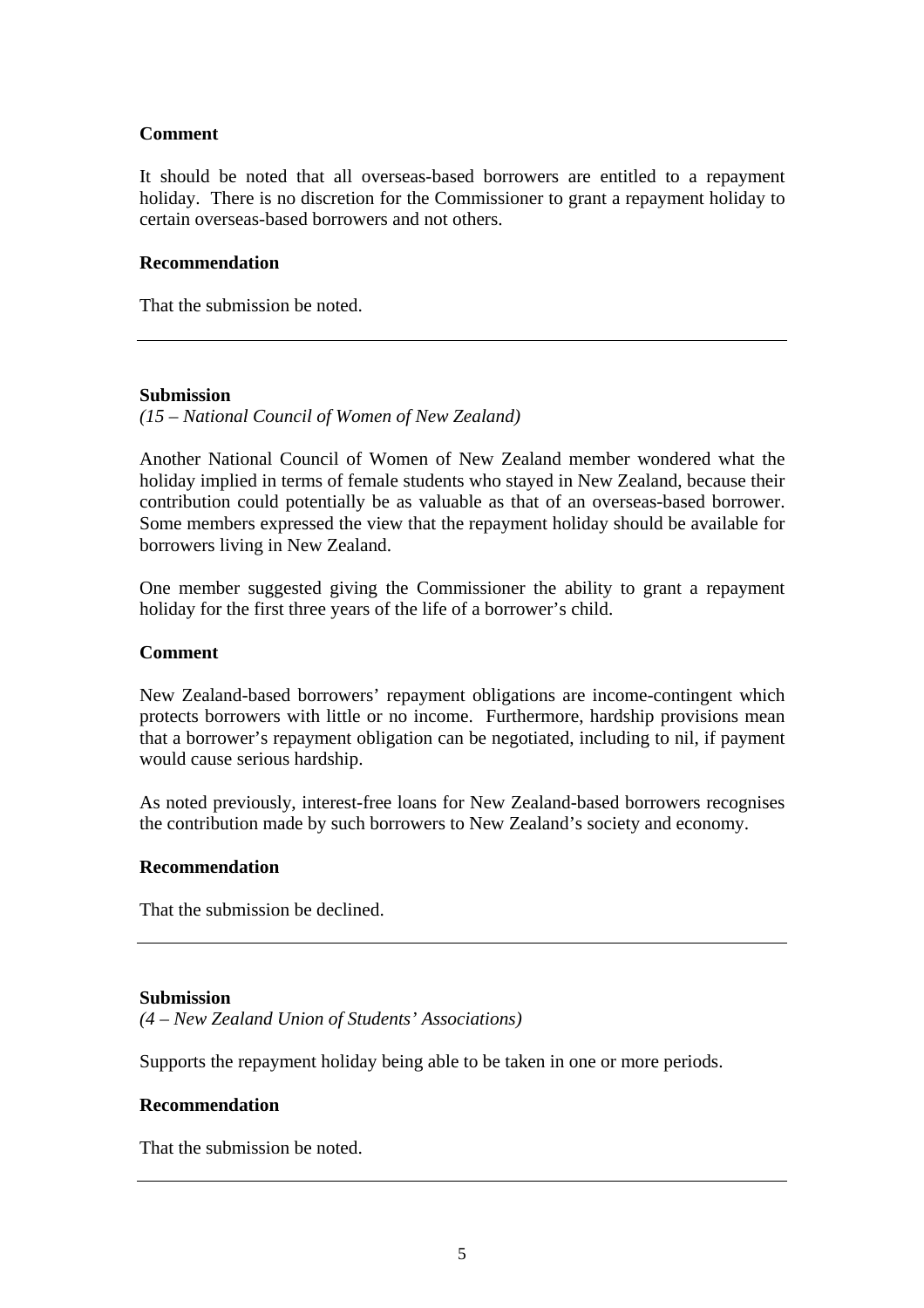#### **Submission**

*(4 – New Zealand Union of Students' Associations)* 

Borrowers should be able to apply to the Commissioner to extend their repayment holiday beyond three years – for example to five years, if they intend to live and/or work overseas for more than three years.

## **Comment**

The three-year repayment holiday is intended to allow borrowers to go overseas shortterm without their loans increasing at a punitive rate. The suggestion would, in effect, allow for a five-year repayment holiday for all borrowers overseas, meaning that those borrowers overseas long-term would not have any repayment obligations for a significant period of time. The policy was designed to recognise the traditional "OE", which typically lasts less than five years.

Officials consider that entitlement to a repayment holiday should be automatic. Requiring borrowers to apply to the Commissioner for a repayment holiday increases administration and compliance costs.

#### **Recommendation**

That the submission be declined.

## **Submission**

*(4 – New Zealand Union of Students' Associations)* 

All overseas borrowers should be entitled to a repayment holiday from 1 April 2007. Those who are already overseas, having been there for one, two, three or more years should not be penalised from being provided with the opportunity to take a three-year repayment holiday. There should be some recognition for those borrowers relative to the harsh and unaffordable repayment rules they have had to experience.

## **Comment**

It should be noted that all borrowers are entitled to a three-year repayment holiday in their lifetime. However, transitional rules mean that certain borrowers who are overseas-based as at 1 April 2007 would need to first become New Zealand-based before going overseas again to be able to use their repayment holiday or to use the full three-year period.

There is a trade-off between simplicity and equity in setting the rules for borrowers already overseas. The simple option would be for all borrowers who are overseasbased after 1 April 2007 to be automatically entitled to a three-year repayment holiday from that date. However, it could be argued that it is inequitable for borrowers who have been non-compliant and who do not avail themselves of the fresh start provided by the amnesty to be immediately entitled to the full three-year period.

Officials consider that the transitional rules provide an equitable solution. Borrowers who have been compliant (or who comply with the amnesty terms) are immediately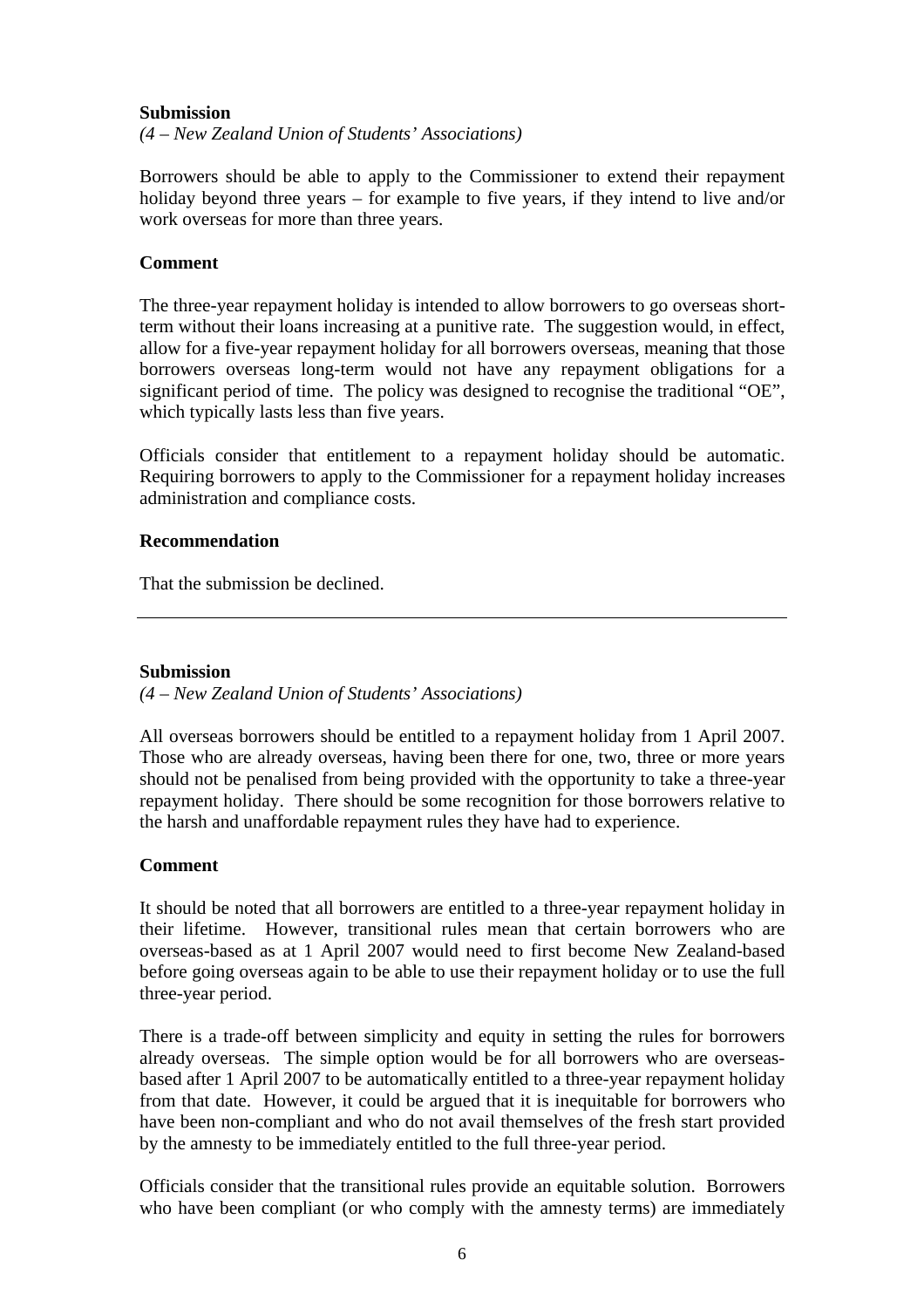entitled to the full three-year repayment holiday. Borrowers who have been noncompliant and who do not come within the amnesty are entitled to a repayment holiday based on the period of time they have been overseas. If such a borrower becomes New Zealand based they will be entitled to the remainder of the three-year period the next time they go overseas. It is a reasonable expectation that such borrowers will have become compliant again, generally through having repayment deductions from salary or wages.

#### **Recommendation**

That the submission be declined.

**Submission**  *(3 – New Zealand Law Society)* 

The provisions that provide for a borrower's entitlement to the three-year repayment holiday, and in particular the way the amnesty eligibility ties in with that entitlement, are unnecessarily complex.

#### **Comment**

Officials agree that the provisions are complex. This complexity arises because of the trade-off between simplicity and equity (and consequently the drafting of the provisions is complex). The rules are straightforward for all borrowers who become overseas-based after 1 April 2007.

#### **Recommendation**

That the submission be noted.

**Submission**  *(14 – B and K Holland)* 

The repayment holiday should include past years.

## **Comment**

Borrowers who come within the amnesty and meet its terms will have no penalties applied to their accounts. Instead, compounding interest will apply in its place. This gives the same result as if the repayment holiday included past years. If the repayment holiday was automatically retrospective for all borrowers who have failed to meet their obligations, in effect this would be an automatic amnesty. Officials consider that for borrowers to reap the amnesty benefits they should be required to demonstrate a willingness to repay their loan. This is why borrowers who come within the amnesty must make repayments over a two-year period to have no penalties applied to their accounts.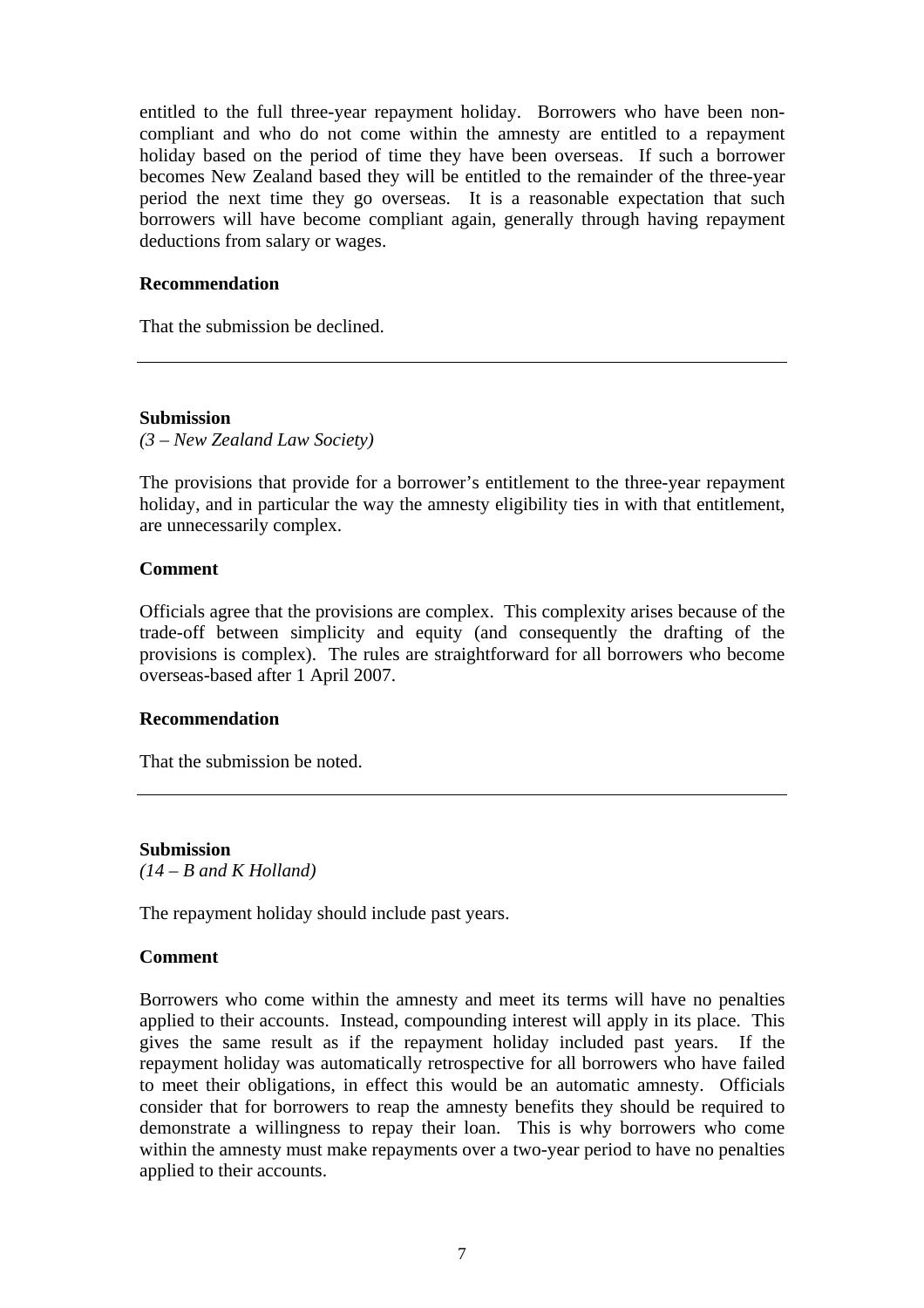## **Recommendation**

That the submission be declined.

## **Submission**

*(14 – B and K Holland)* 

The Committee should ensure that clauses of this nature are not designed to continue the "indentured" nature of the student loan contract.

## **Recommendation**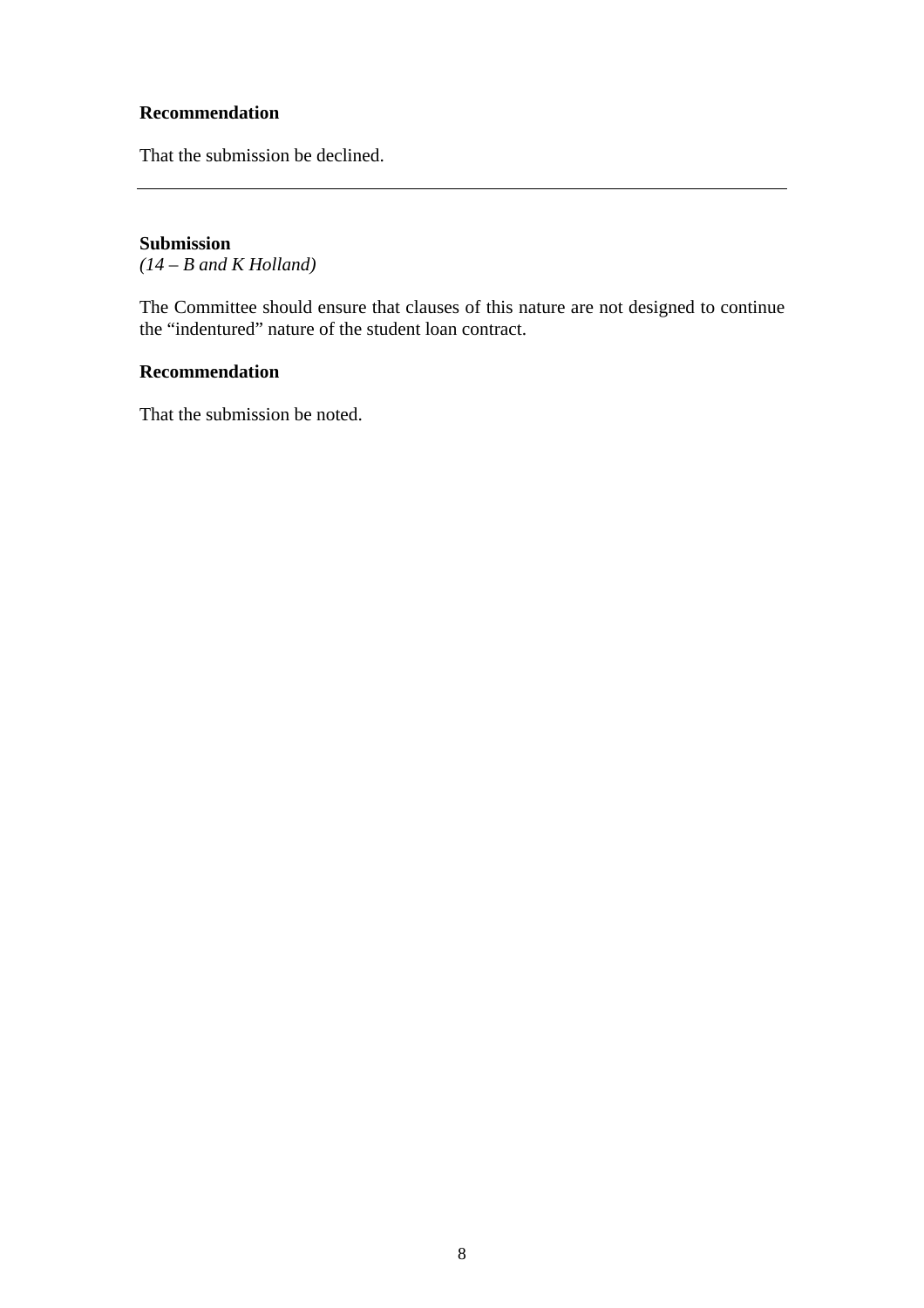## *Clause 9*

## **Submissions**

*(3 – New Zealand Law Society, 4 – New Zealand Union of Students' Associations)* 

Why should there be a different approach to repayment obligations between overseasbased and New Zealand-based borrowers? Should income-based assessments for all overseas-based borrowers be preferred to loan balance-based assessments? *(New Zealand Law Society)* 

Repayment obligations for overseas-based borrowers should be income-contingent. Calculating a repayment obligation based on the size of the borrower's loan is not a fair way to determine repayment obligations. Such a regime will severely penalise borrowers who may have large loans yet low-to-medium incomes while overseas. *(New Zealand Union of Students' Associations)* 

## **Comment**

An income-contingent approach would be administratively complex and potentially difficult for borrowers to understand their obligations.

Borrowers overseas would be required to self-assess their income and their repayment obligations would be calculated accordingly. This in itself causes problems because borrowers who are non-resident for tax purposes currently have no requirement to declare their overseas-sourced income. Furthermore, Inland Revenue would have no way of verifying whether the income declared was correct – double tax agreements which provide for the exchange of information do not apply for student loans purposes. This means that the intent of an income-contingent-based system for overseas based borrowers could potentially be undermined.

An additional problem with an income-contingent repayment approach for overseasbased borrowers is determining the level at which to set the repayment threshold. Currently, borrowers in New Zealand are required to make payments when their income exceeds \$17,160 per year. For a borrower living in London, this threshold is relatively low given the cost of living there. On the other hand, for a borrower living in Vietnam, the threshold is relatively high.

England has recently introduced an income-contingent system for overseas borrowers whereby the repayment threshold is calculated by reference to the price level index of the borrower's country of residence. There are seven different price level index bands (meaning that there are seven different repayment thresholds), with the index being calculated using comparative price level indices produced by the Statistical Office for the European Communities or the World Bank. Officials consider that introducing a similar system in New Zealand would be administratively complex and difficult for borrowers to understand.

The three-year repayment holiday should mean that the majority of borrowers will be in a position where they are earning enough income so they can meet the required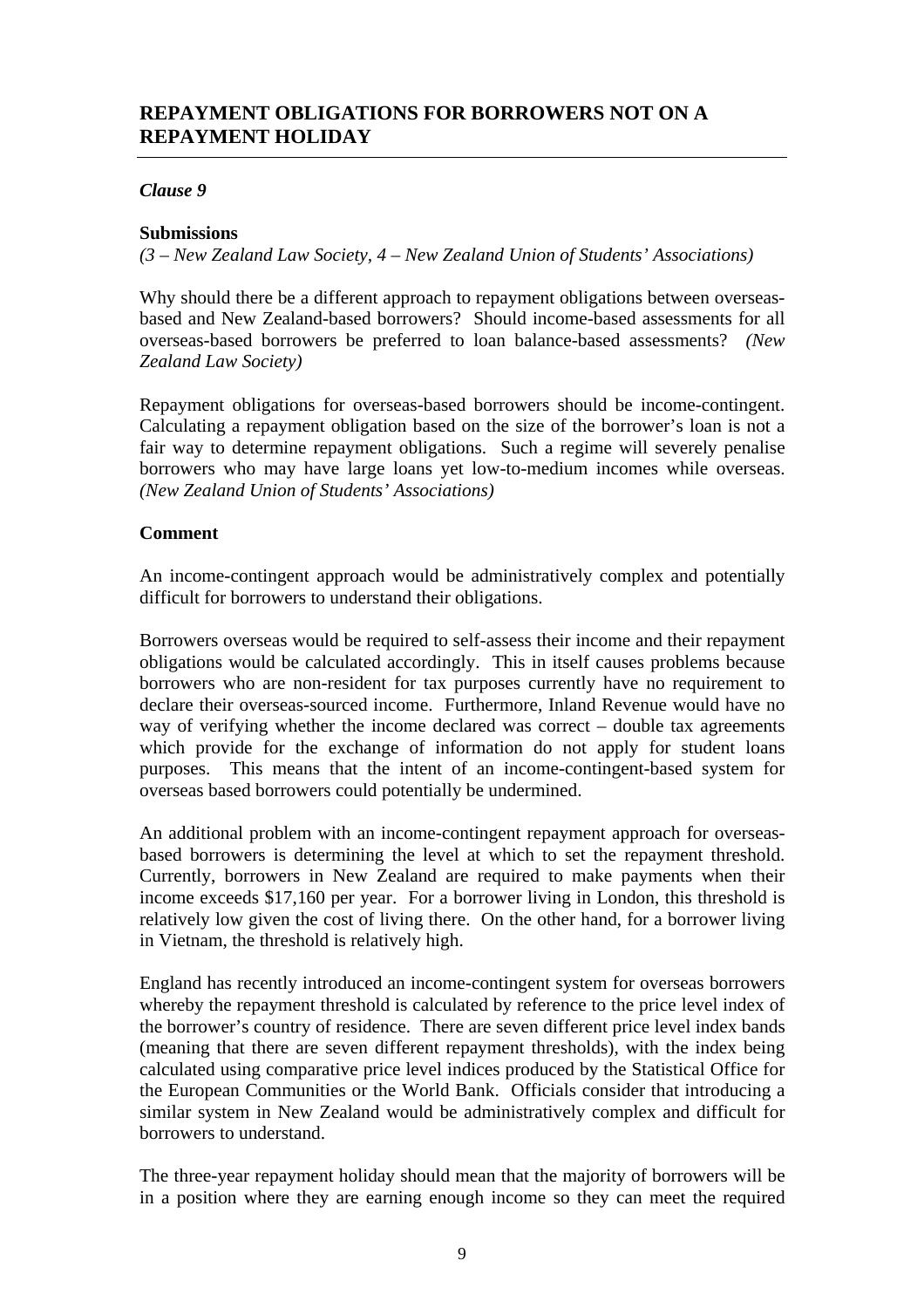repayments when the holiday ends. Hardship provisions will, however, continue to exist so that borrowers overseas can renegotiate their repayment obligations with the Commissioner if payment would cause serious hardship.

## **Recommendation**

That the submissions be declined.

## **Submission**

*(3 – New Zealand Law Society)* 

There are two instances where a borrower may find the different repayment obligations for New Zealand-based borrowers and overseas-based borrowers problematic:

- where a borrower is intending to be overseas-based for a period beyond the repayment holiday period and they will be earning little or no income. In such cases the borrower will be subject to repayment obligations greater than those if they had remained in New Zealand and earned a similar amount; and
- borrowers who travel overseas for a period of time that takes them out of the 183-day residence rule will be required, for the period they are in breach of the rule, to modify their repayments. For example, a borrower who travels away from New Zealand for more than 31 days (but perhaps not much more) will be in breach of the 31-day rule and forced to amend their repayments.

## **Comment**

## *Overseas-based borrowers earning little or no income*

Inland Revenue will have the ability to reduce an overseas-based borrower's repayment obligation, including to nil, if payment would cause serious hardship. This should mitigate concern that the different repayment obligations for New Zealandbased and overseas-based borrowers are unfair.

## *Borrowers who travel overseas for periods that take them outside the 183-day residence rule*

Once borrowers have qualified for the full interest write-off which gives effect to interest-free loans (generally by being present in New Zealand for 183 or more consecutive days) they will continue to be eligible for the write-off until they have been overseas for 184 consecutive days or more. If a period that would have been 184 or more consecutive days is broken by a period or periods in the aggregate of 31 days or less in New Zealand, the time spent in New Zealand will be treated as having been spent overseas. This is to stop borrowers coming back to New Zealand for very short periods in order to continue receiving the interest write-off.

The effect is that borrowers will become subject to the repayment rules for overseasbased borrowers only if they spend more than six months out of New Zealand (including a period or periods in aggregate of 31 days in New Zealand during that six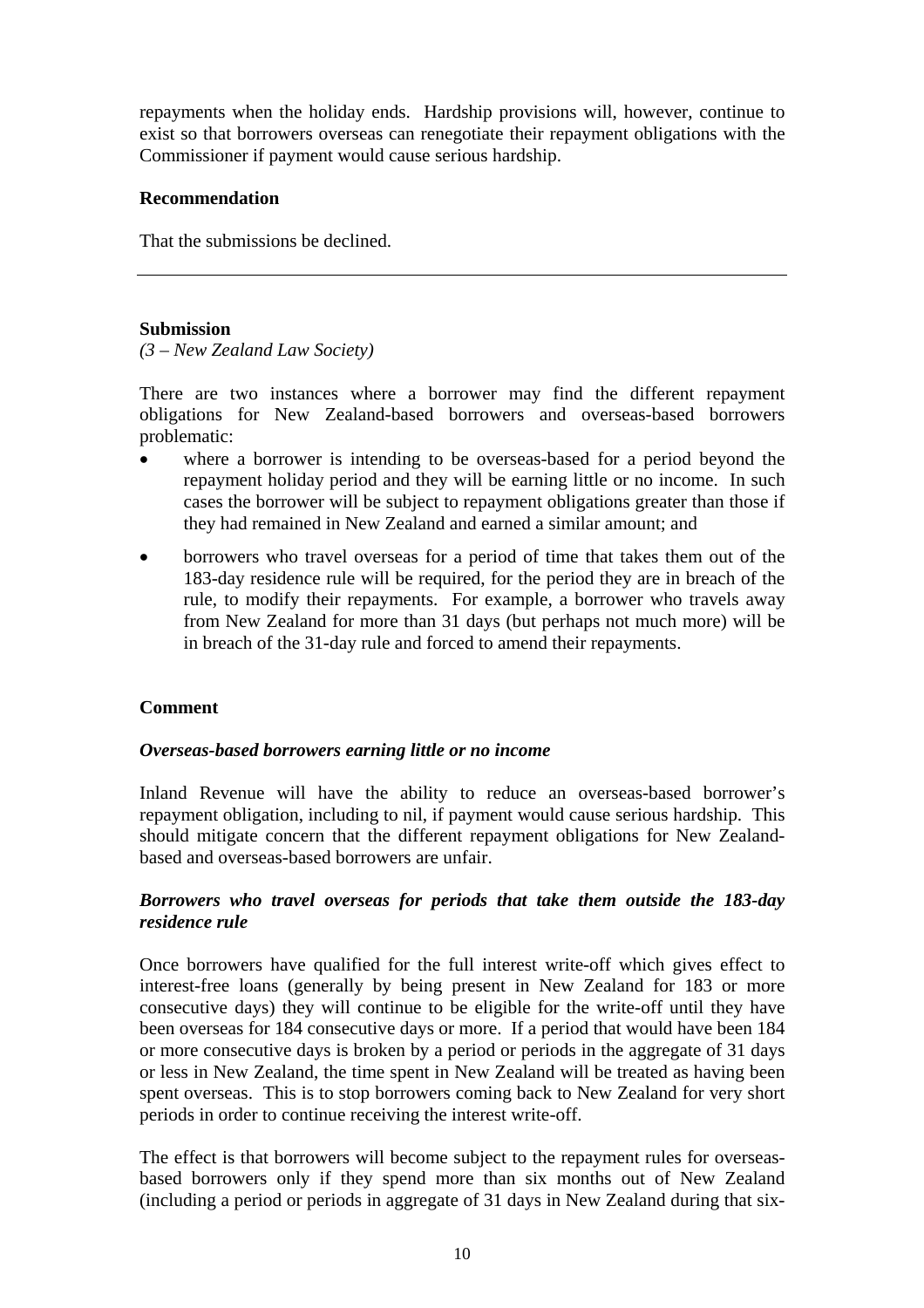month period). Officials do not consider this to be onerous. Borrowers who leave the country for short periods will continue to be subject to the rules for New Zealandbased borrowers.

#### **Recommendation**

That the submission be noted.

#### **Submission**

*(2 – Association of University Staff of New Zealand)* 

Introducing progressive repayment rules for overseas borrowers will help make the student loan scheme fairer and less punitive for borrowers.

#### **Recommendation**

That the submission be noted.

#### **Submission**

*(11 – I Johnston)* 

Requiring people to repay their student loan at a rate of one-fifteenth of the loan balance plus interest is prohibitive to people making a good life for themselves.

#### **Recommendation**

That the submission be noted.

#### **Submission**

*(10 – C Browne)* 

If this bill is not passed, the submitter considers the repayments required on her student loan would be crippling. This would put the submitter in a weak position to contribute to the economy upon return to New Zealand.

#### **Recommendation**

That the submission be noted.

**Submission**  *(5 – Business NZ)*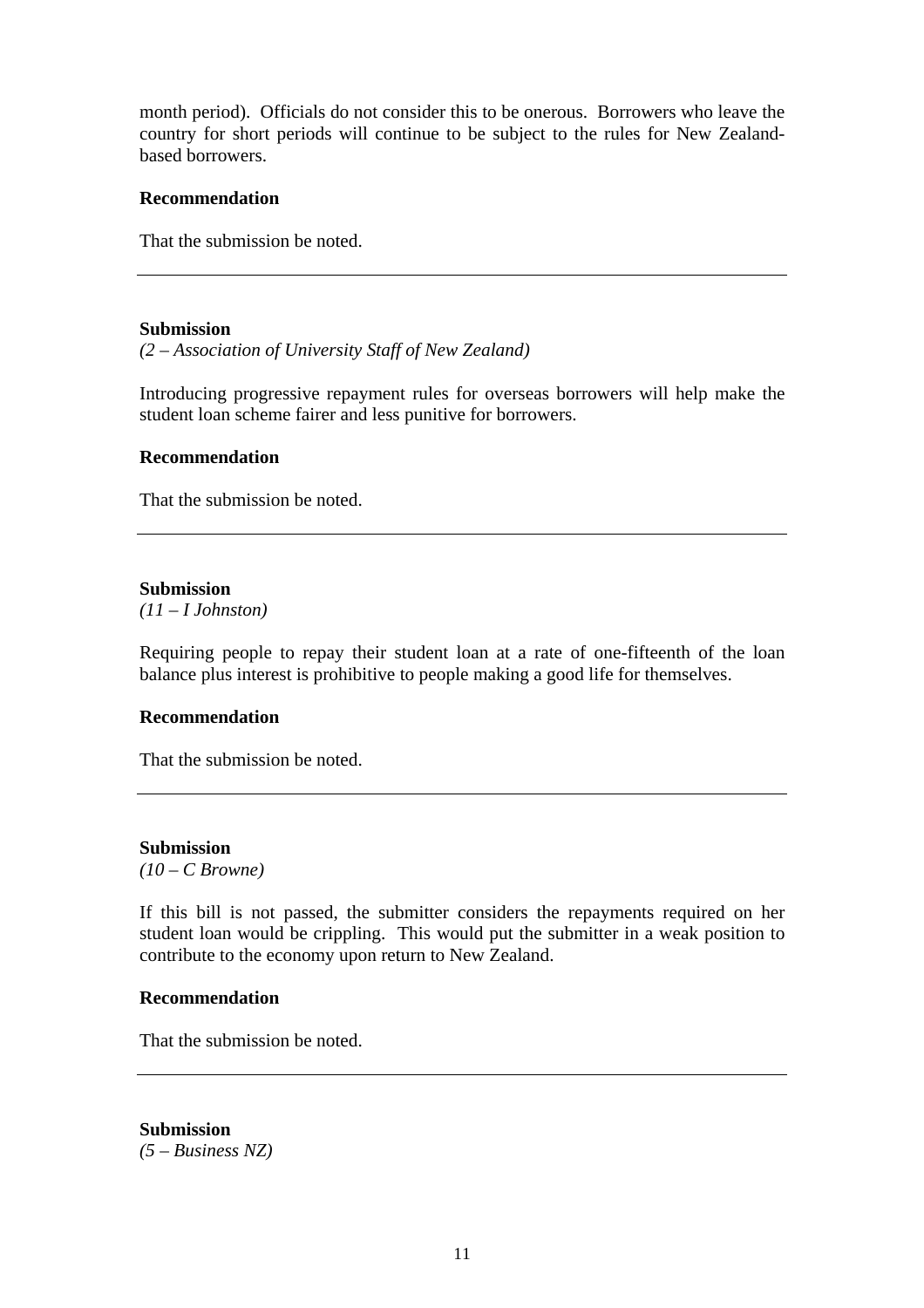Further thought should be given to the need for, and nature of new repayment obligations for non-resident borrowers. The benefits to borrowers of the new repayment obligations vary considerably (and are seemingly arbitrary), depending on the level of an individual's debt.

If there is a need to reduce the annual repayment obligations for all non-resident borrowers, another option would be to reduce the proportion of the principal that borrowers are required to pay – for example, to one-twentieth or one twenty-fifth. This would ease repayment burdens, while distributing the benefits fairly across all borrowers.

## **Comment**

Non-resident repayment obligations were initially designed so that loans would be repaid in a maximum of 15 years. This was achieved by requiring quarterly payments of a fixed amount of the principal (based on the loan balance at the beginning of the tax year following the year of departure), plus the estimated interest for the year. If the loan balance was less than \$15,000, \$1,000 of the principal was required each year. For loans over \$15,000, principal of  $1/15<sup>th</sup>$  of the loan balance was required.

For many borrowers the amount that they are expected to pay is simply not achievable. For example, a non-resident borrower with a loan balance of \$60,000 will have a repayment obligation in the first year following departure from New Zealand of nearly \$8,000. A resident borrower would need to have income of nearly \$100,000 to have the same liability. Because the existing non-resident repayment regime is unaffordable for many, officials consider that there is a need to reduce the annual repayment obligations for overseas-based borrowers.

Officials agree that the proposed repayment obligations have potential inequities around the steps. With a \$15,000 loan balance, the repayment obligation is 7% of the principal. With a loan balance of \$15,001, the repayment obligation is 13% of the principal. These inequities must be considered against the benefits of having repayment obligations which will be simpler for borrowers to understand. Officials consider that any repayment obligation which includes the estimated interest on a borrower's loan balance for the year will be difficult for borrowers to understand.

On balance, officials consider that the simplicity of the proposed amendments outweighs the inequities that exist around the proposed steps.

## **Recommendation**

That the submission be declined.

## **Submission**

*(14 – B and K Holland)* 

The existing repayment obligations that appear to be assigned to borrowers living overseas, in the submitter's personal case, appear to not be agreed to in the student loan contract and therefore appear to be unlawful. The submitter also notes that the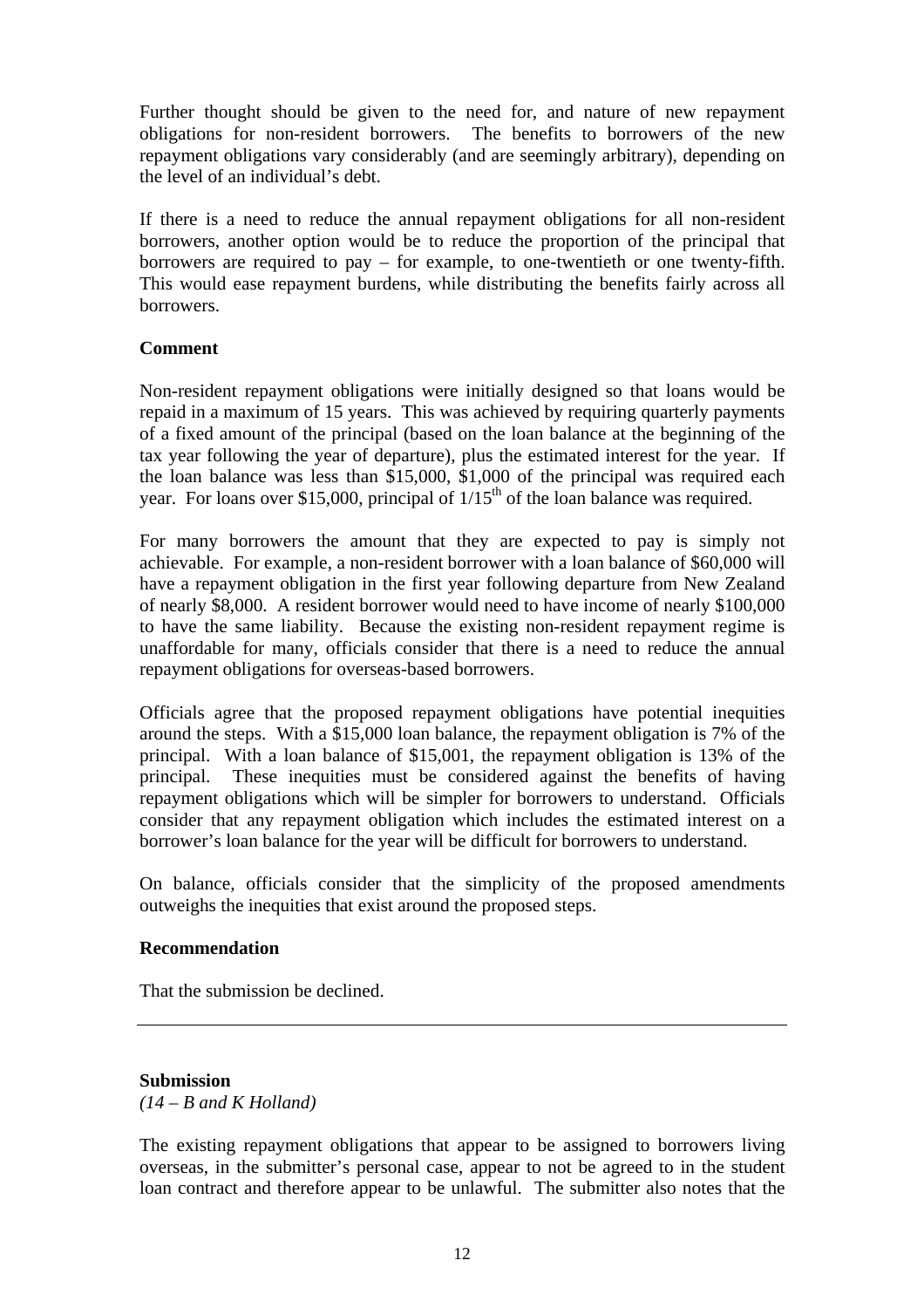1992 student loan contract provides that borrowers will not be charged interest if their income does not reach a threshold in any given year.

## **Comment**

Section 63 of the Student Loan Scheme Act 1992 provides that the Act supplements the provisions of the student loan contract and prevails in the event of any inconsistency. The existing repayment obligations and interest write-off provisions for borrowers living overseas are therefore lawful.

## **Recommendation**

That the submission be noted.

## **Submission**

*(14 – B and K Holland)* 

Compliance is low because the system places no duty of care on agencies that are primarily benefiting from the monies earned and because there is no real communication from government agencies.

## **Comment**

Inland Revenue is currently looking at what steps it could take to make it easier for overseas based borrowers to make repayments (including ways to make communication with borrowers simpler and easier).

## **Recommendation**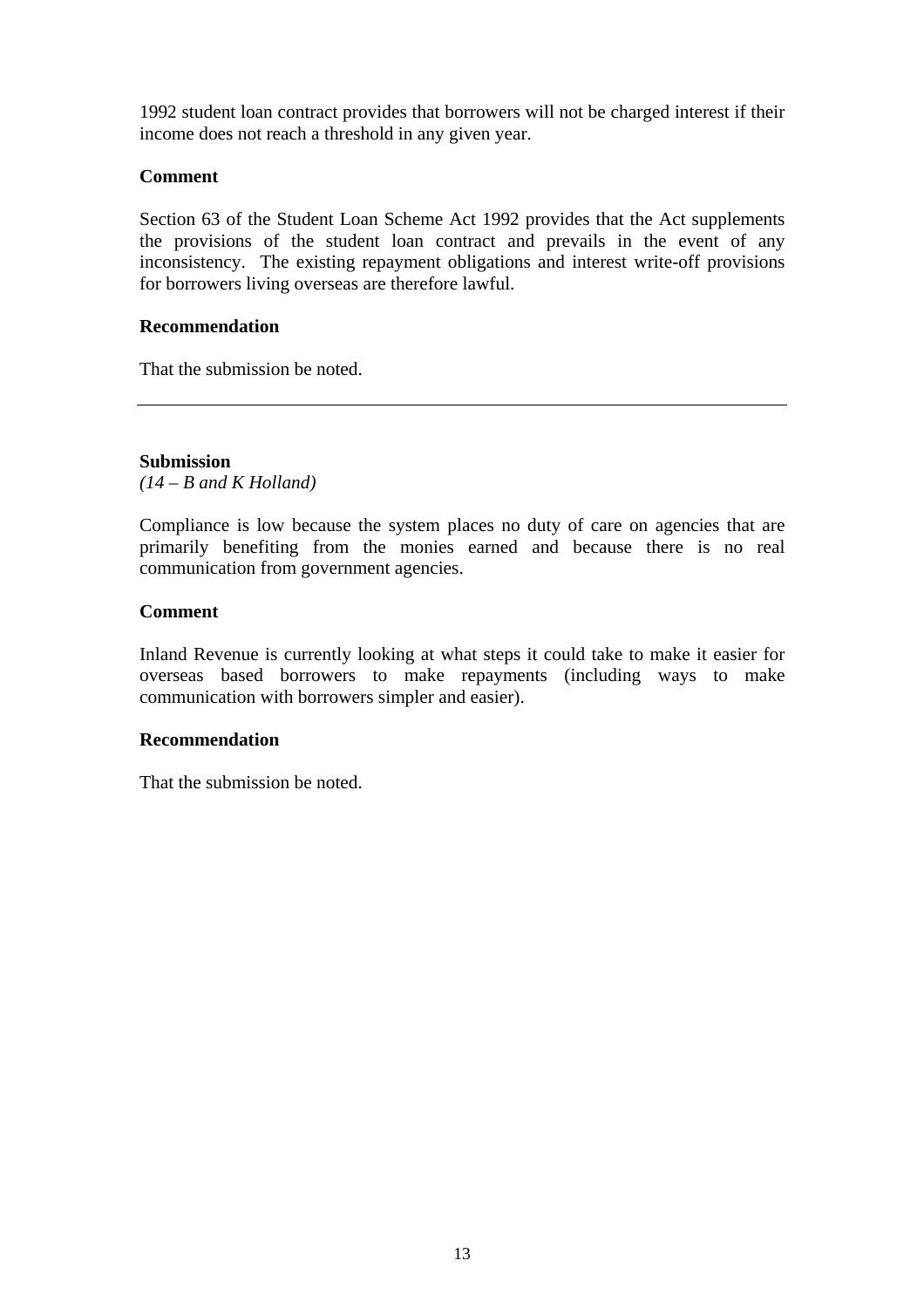# **EXTENDING THE AMNESTY ON STUDENT LOAN PENALTIES**

## *Clauses 4, 19, 30 and 35*

#### **Submissions**

*(2 – Association of University Staff of New Zealand, 4 – New Zealand Union of Students' Associations, 8 – Association of Staff in Tertiary Education, 9 – NZEI Te Riu Roa, 12 – New Zealand Nurses Organisation, 13 – New Zealand Council of Trade Unions, 14 – B and K Holland)* 

Support the extension of the amnesty on student loan penalties from 31 March 2007 to 31 March 2008:

- News of the changes to student loan interest and repayment obligations could take a long time to reach many overseas-based borrowers and an extra year of the amnesty would help to ensure that borrowers are not penalised. *(Association of University Staff of New Zealand)*
- The amnesty should be provided because the existing repayment obligations for borrowers living overseas are unaffordable for many. *(New Zealand Union of Students' Associations)*
- Time is needed for borrowers who are overseas to become aware of the amnesty and thus avoid being unwittingly penalised. *(Association of Staff in Tertiary Education, NZEI Te Riu Roa, New Zealand Nurses Organisation, New Zealand Council of Trade Unions)*

#### **Recommendation**

That the submissions be noted.

#### **Submission**

*(3 – New Zealand Law Society)* 

The Law Society is surprised to see that a default penalty of 5% of the borrower's outstanding loan balance is deemed to apply where a borrower fails to apply for, or qualify for, the amnesty. Provisions allow for the penalty to be reduced in line with any actual repayment penalty for the given period, but such a reduction is not mandatory. The provision should be viewed closely by the Committee to ensure that cannot lead to discrepancies in the treatment of borrowers who fall within this proposed section.

#### **Comment**

The intention is that the penalty added to borrowers' accounts would be the lesser of 5% of the borrower's loan balance or the penalties that would have been charged under the existing rules.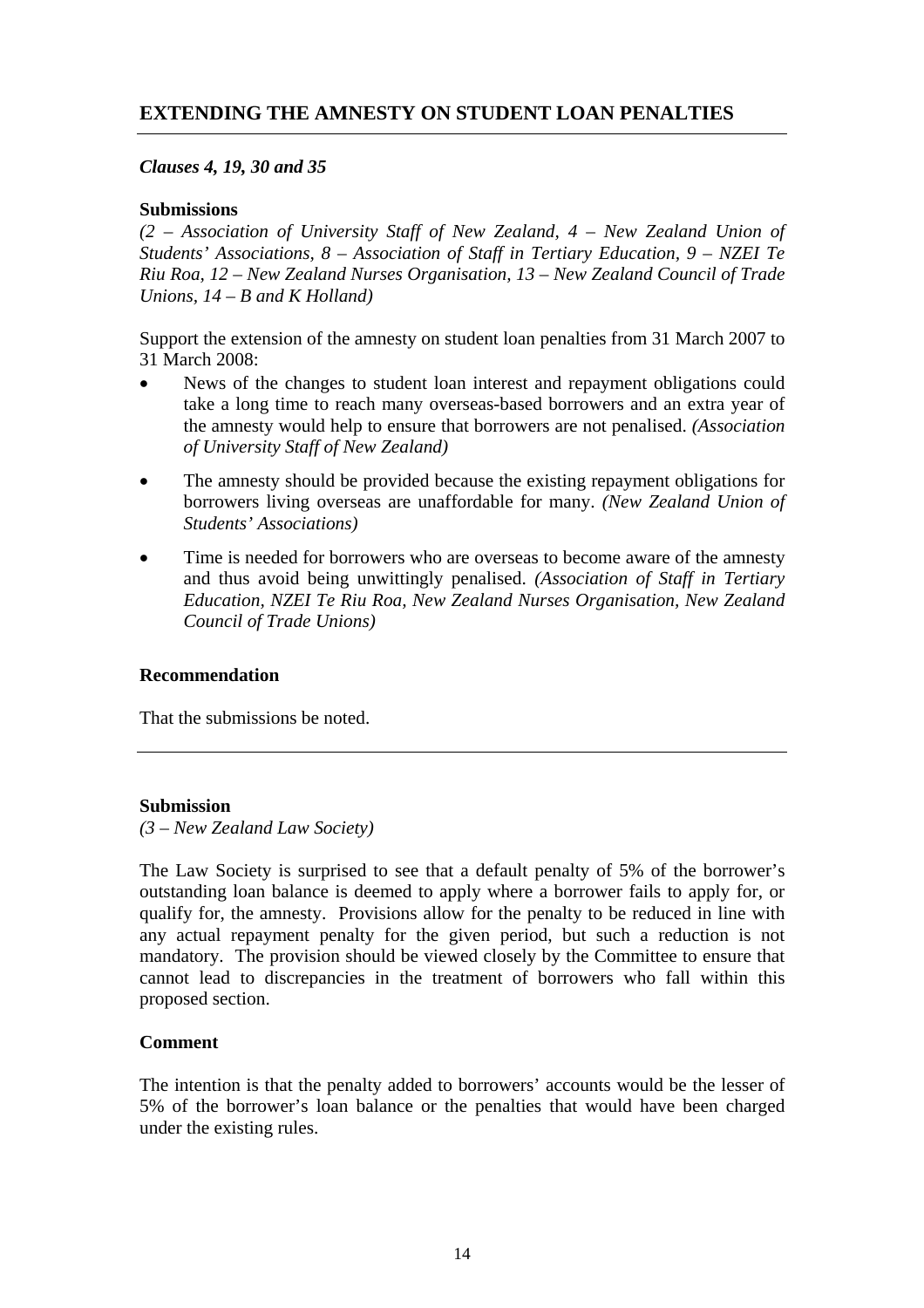## **Recommendation**

That the submission be noted.

## **Submission**

*(14 – B and K Holland)* 

The amnesty should be extended probably far beyond April 2008 and its end date should be linked to an accountability report by Inland Revenue that shows the majority of loan holders have been notified of the extension. Notification should be attempted by sending the information to the permanent addresses that exist on the front page of all loan contracts.

## **Comment**

The purpose of the amnesty is to give borrowers a "one-off" opportunity to have a fresh start. If the amnesty on penalties was extended well beyond 31 March 2008, by its very nature it would no longer be an amnesty and would effectively constitute a policy shift.

Officials consider that it is not feasible to show that the majority of loan holders have been notified of the extension; Inland Revenue does not have valid contact details for many borrowers eligible to come within the amnesty. In addition, Inland Revenue does not generally hold copies of loan contracts and, even if it did, it is likely that the address details would no longer be valid in many cases. Inland Revenue is planning an advertising campaign to inform borrowers about the amnesty. In particular, this campaign will target borrowers' friends and family living in New Zealand.

## **Recommendation**

That the submission be declined.

## **Submission**  *(14 – B and K Holland)*

The Committee should recognise that little or no public notification was given to borrowers about the existing amnesty.

## **Comment**

Formal advertising of the existing amnesty was deferred because of the policy changes in the bill. Inland Revenue is planning a formal communications campaign based on the terms of the extended amnesty.

## **Recommendation**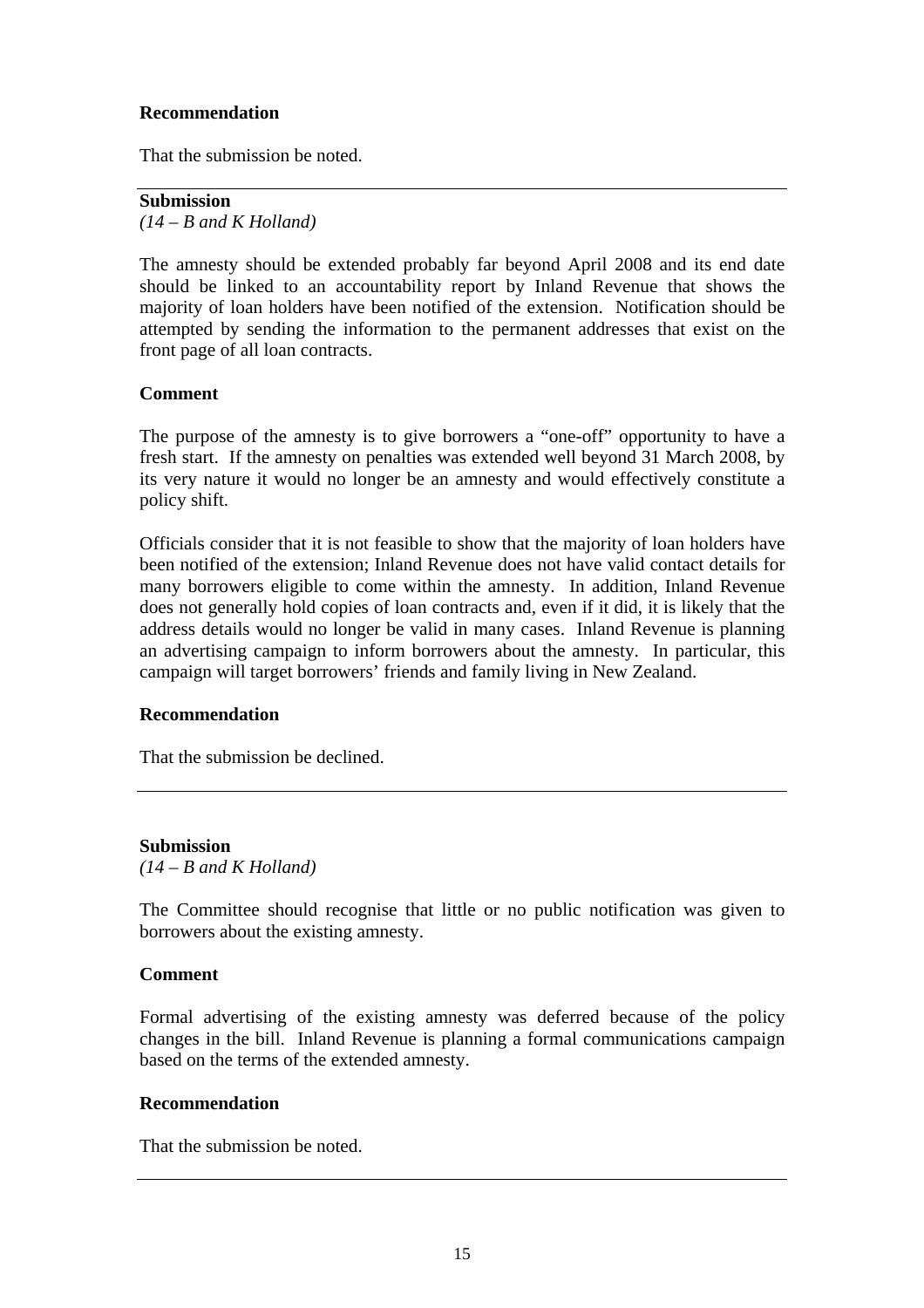## **Submission**

 *(14 – B and K Holland)* 

Penalties should never have been imposed on loans, including on younger members of society who have not been adequately counselled on the financial ramifications of signing a student loan contract.

## **Comment**

If penalties were not imposed when borrowers failed to meet their repayment obligations, borrowers would simply not repay their loans. For the system to work, it is vital that those who do not comply with the rules are seen to face the consequences.

StudyLink, the service of the Ministry of Social Development responsible for student loan applications, suggests that student loan applicants get independent advice and think about the financial implications before taking out a student loan. The documents produced for borrowers suggest the need to budget/calculate what needs to be borrowed and how this will be repaid.

Since 1999 applicants under 18 generally need a parent or guardian to sign the student loan contract giving their consent before a loan application is accepted. Officials consider it reasonable to expect that the parent or guardian will have exercised some care and responsibility in explaining the implications to the applicant of what they are signing up to.

Recently, StudyLink has undertaken a pilot programme whereby they engage with students to try and make sure that the key messages around the financial implications of taking out a student loan are understood, including where they can get advice and assistance to make good decisions about their study and how they will fund it.

## **Recommendation**

That the submission be noted.

#### **Submission**

 *(14 – B and K Holland)* 

The amnesty should include the writing-off of interest and penalties of borrowers living overseas who are willing to take the cut in pay, increase their cost of living, and return to New Zealand to offer their skills and inspiration to the homeland.

#### **Comment**

If borrowers who came within the amnesty had both interest and penalties written off then non-compliant borrowers would be better off than compliant non-resident and resident borrowers. In addition, there would be a significant fiscal cost to do this.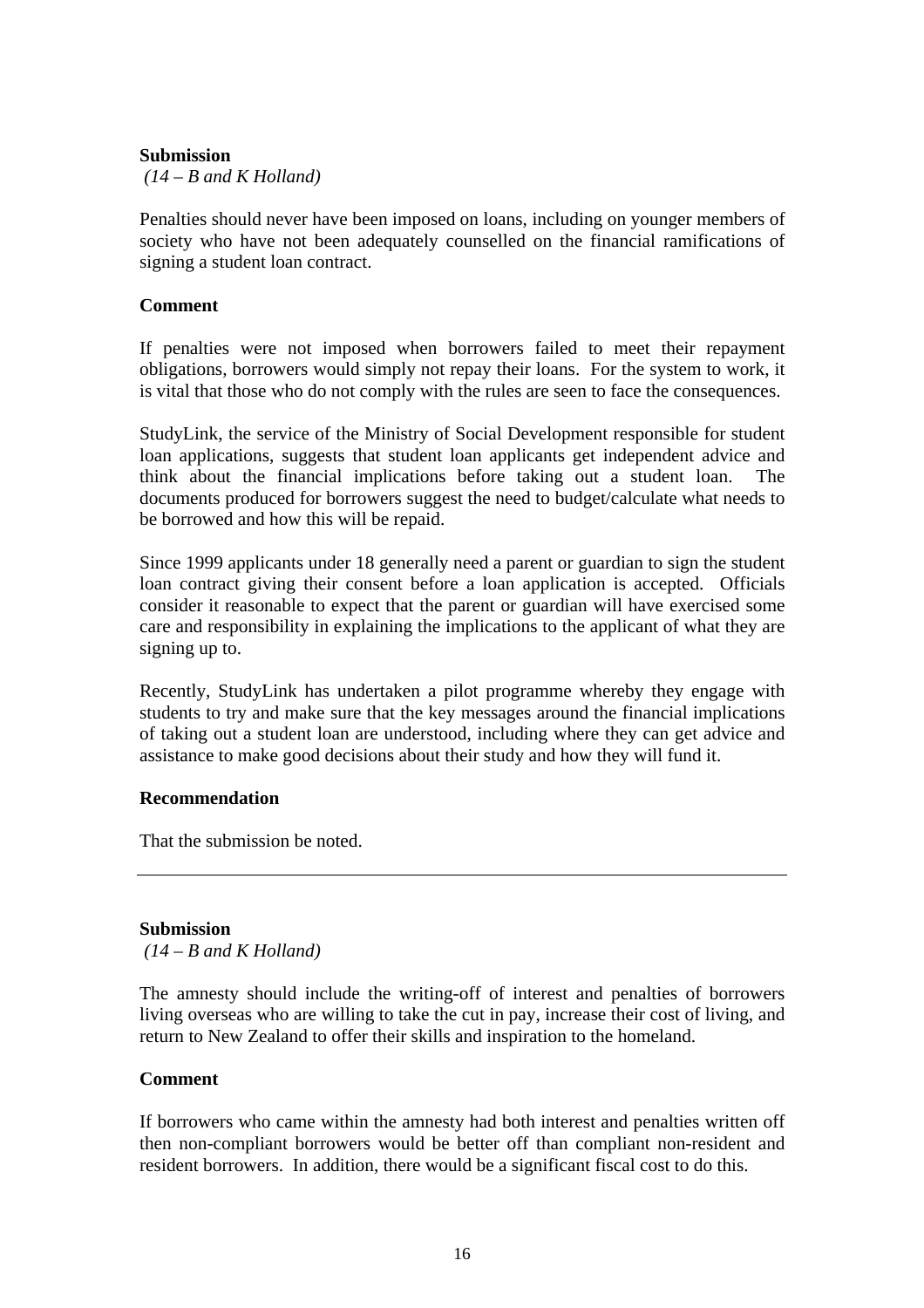## **Recommendation**

That the submission be declined.

# **Submission**

*(14 – B and K Holland)* 

Encourage Inland Revenue to be informed of the amendments.

#### **Recommendation**

That the submission be noted.

#### **Submission**

*(14 – B and K Holland)* 

A clause in writing should state that if an amnesty is entered into, that no law in the future can repeal the interest write-offs that have been given. In addition, it should be recognised that often younger members of society do depend on the government and do expect that it is looking out for the best interest of its citizens. There should be a guarantee that those who have entered into the amnesty will not be bounced back and forth if and when a new government is elected.

## **Comment**

Under the doctrine of parliamentary sovereignty Parliament must always be free to legislate for the public good. This means that one parliament cannot bind another.

#### **Recommendation**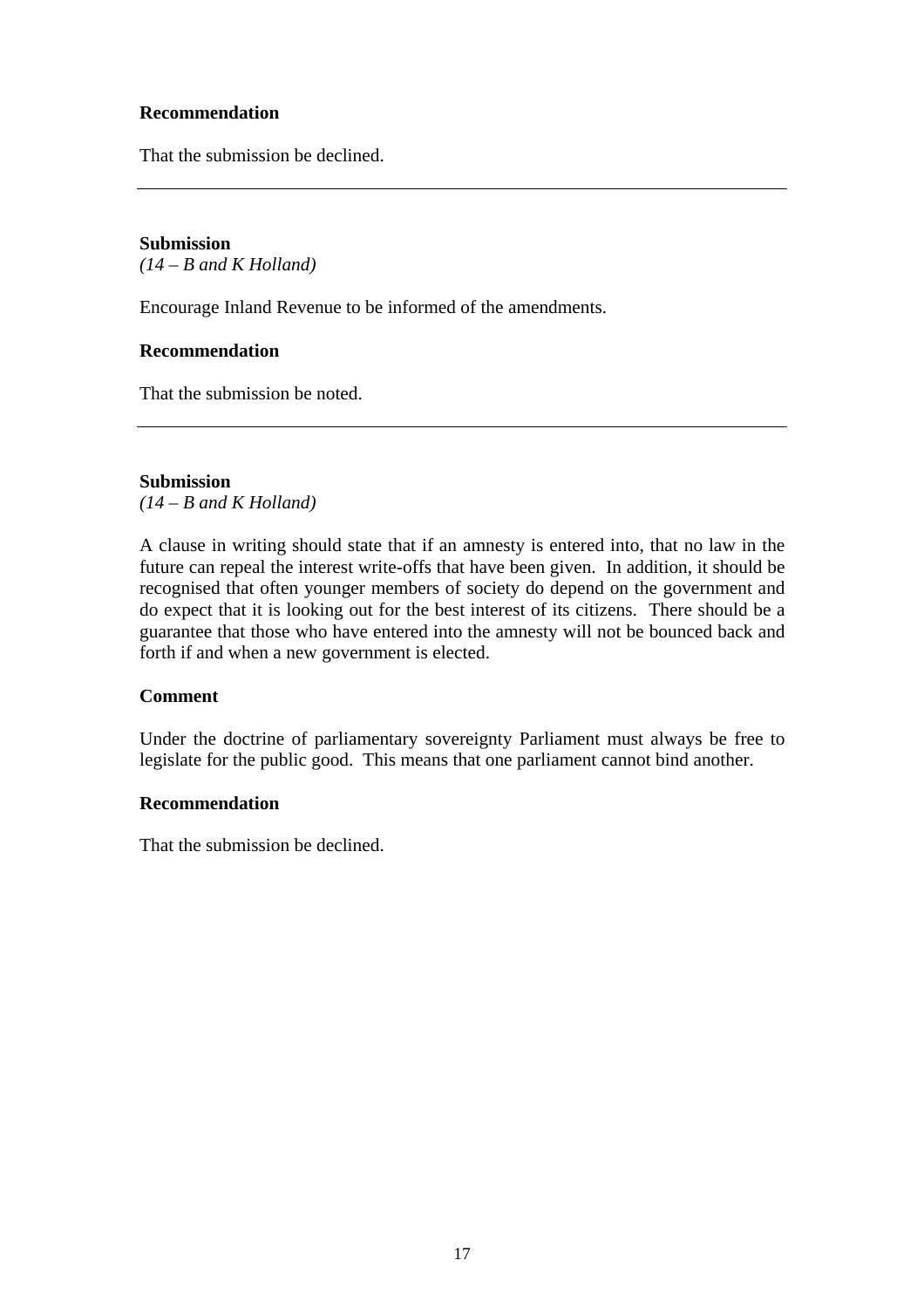# **INTEREST-FREE LOANS FOR BORROWERS STUDYING FULL-TIME OVERSEAS AT UNDERGRADUATE LEVEL**

## *Clause 14*

#### **Submissions**

*(2 – Association of University Staff of New Zealand, 8 – Association of Staff in Tertiary Education, 9 – NZEI Te Riu Roa, 12 – New Zealand Nurses Organisation, 13 – New Zealand Council of Trade Unions, 14 – B and K Holland)* 

The new power granted to the Commissioner to grant borrowers studying full-time overseas at undergraduate level an interest-free loan is supported. The new power recognises the benefit to New Zealand of students who live and study in overseas countries.

#### **Recommendation**

That the submissions be noted.

#### **Submission**

*(14 – B and K Holland)* 

The exemption is too limited. It sets forth the precedent that university education is more important than anything else and should be rewarded. There are many crafts, including arts, music, cultural and environmental activities which can be deeply enhanced by time overseas in communities which have already flourished. Thus, those borrowers who are willing to sacrifice time in their homeland to gain experience in other fields should not be valued less than those at university. The application of this study rule appears to be the continuation of the class system.

## **Comment**

One rationale for the exemption is to build research connections and support study where there is little or no provision in New Zealand. If the exemption were extended further, it would be difficult for the government to have confidence in the quality of study undertaken overseas.

#### **Recommendation**

That the submission be declined.

#### **Submissions**

*(4 – New Zealand Union of Students' Associations, 12 – New Zealand Nurses Organisation)*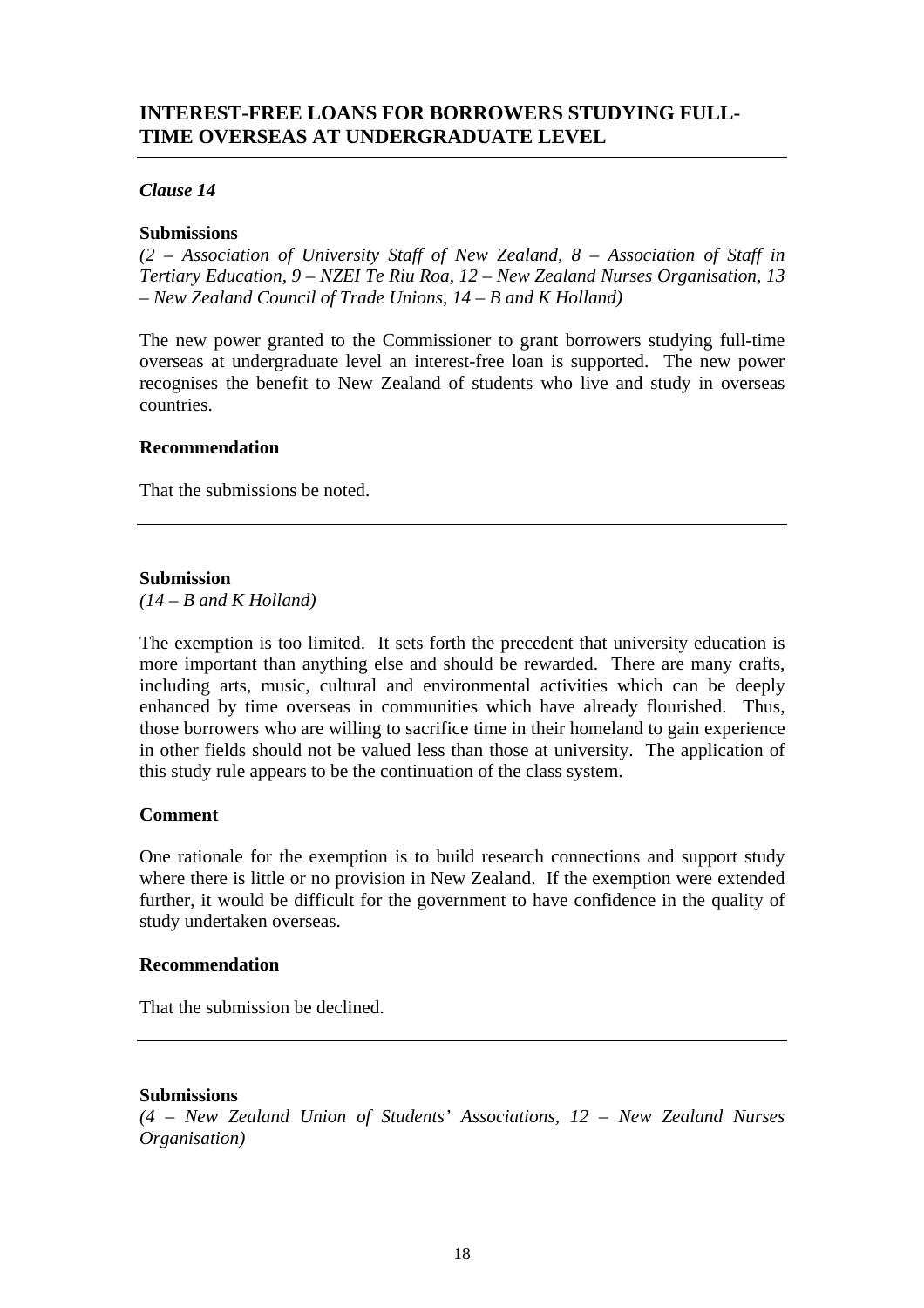The submission supports the amendment so that student loans are available to people studying at overseas tertiary institutions. *(New Zealand Union of Students' Associations)* 

The submission supports the provision of accessing funds for study in undergraduate education opportunities overseas. *(New Zealand Nurses Organisation)*

## **Comment**

The bill gives the Commissioner the ability to grant borrowers studying overseas an interest-free loan. It should be noted that this change does not mean that borrowers can take out a loan for study that is undertaken overseas. Rather, it means that any existing loan they had before leaving New Zealand will be interest-free while they are studying.

## **Recommendation**

That the submissions be noted.

## **Submission**

*(8 – Association of Staff in Tertiary Education)* 

The exemption should also be available to those undertaking post-graduate study.

## **Comment**

The exemption is already available to those undertaking full-time post-graduate study overseas.

## **Recommendation**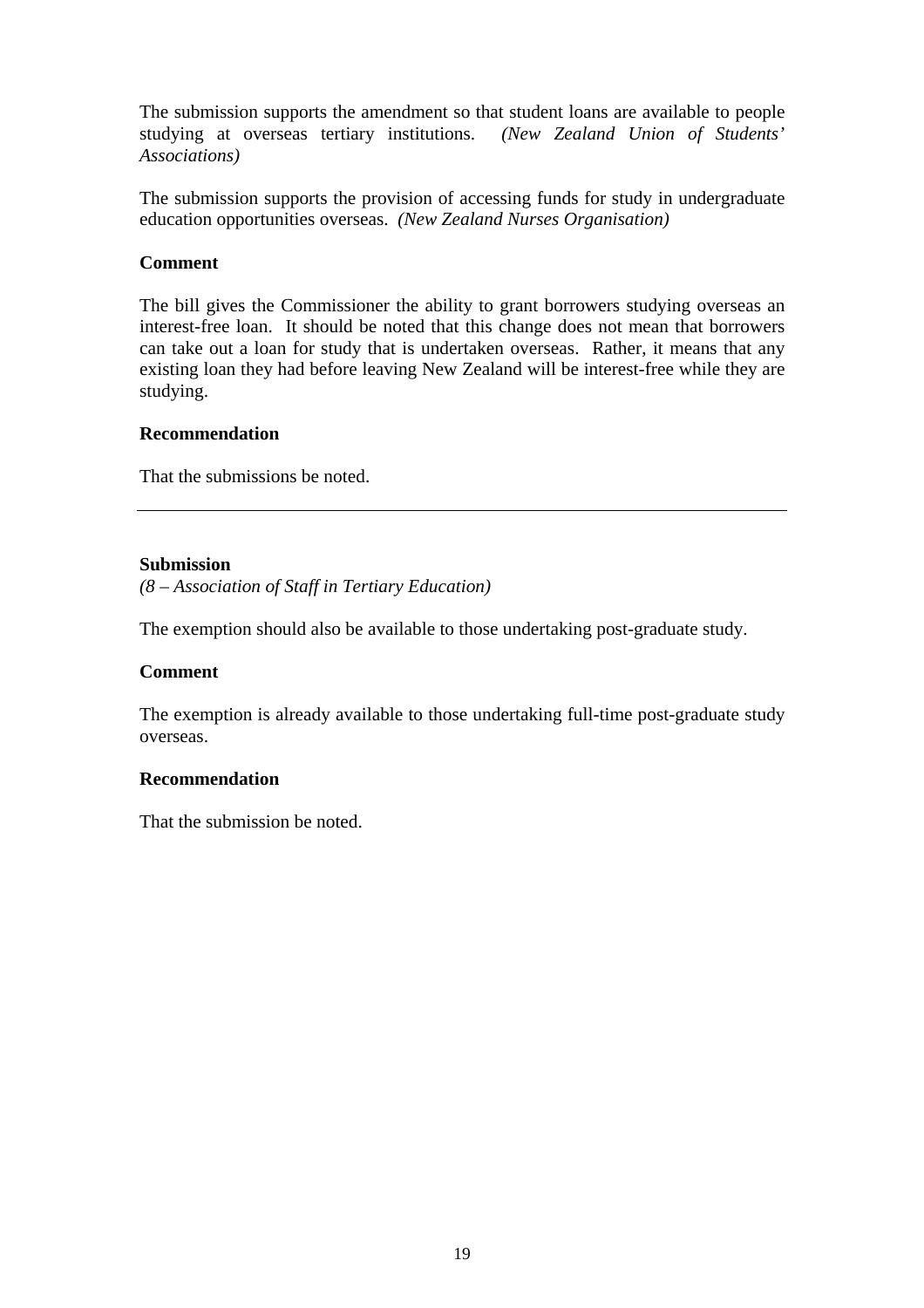# **INFORMATION MATCHING BETWEEN INLAND REVENUE AND CUSTOMS**

## *Clauses 28, 36, 38 and 39*

#### **Submissions**

*(3 – New Zealand Law Society, 5 – Business NZ, 14 – B and K Holland, 15 – National Council of Women of New Zealand)* 

The proposed information match between Inland Revenue and the New Zealand Customs Service (Customs) is supported. However, the Law Society is concerned about access to the record of a borrower's travel. B and K Holland make the comment that the information match should not be used to "catch" people. The National Council of Women of New Zealand made the comment that the information match plus increased administration costs were seen as reasons for reassessing the value of the student loan scheme.

#### **Comment**

The information match between Inland Revenue and Customs will not create any additional information for Customs. The movement of borrowers to and from New Zealand will be recorded in Inland Revenue's computer system to track the periods for which borrowers are entitled to an interest-free loan (the main purpose of the match being to determine entitlement to interest-free loans). Processes will be put in place to ensure that only those staff members of Customs and Inland Revenue that require access to the information can obtain it. Inland Revenue is also considering the period for which historical information needs to be retained.

The National Council of Women of New Zealand's comments on reassessing the value of the student loan scheme are outside the scope of the bill.

## **Recommendation**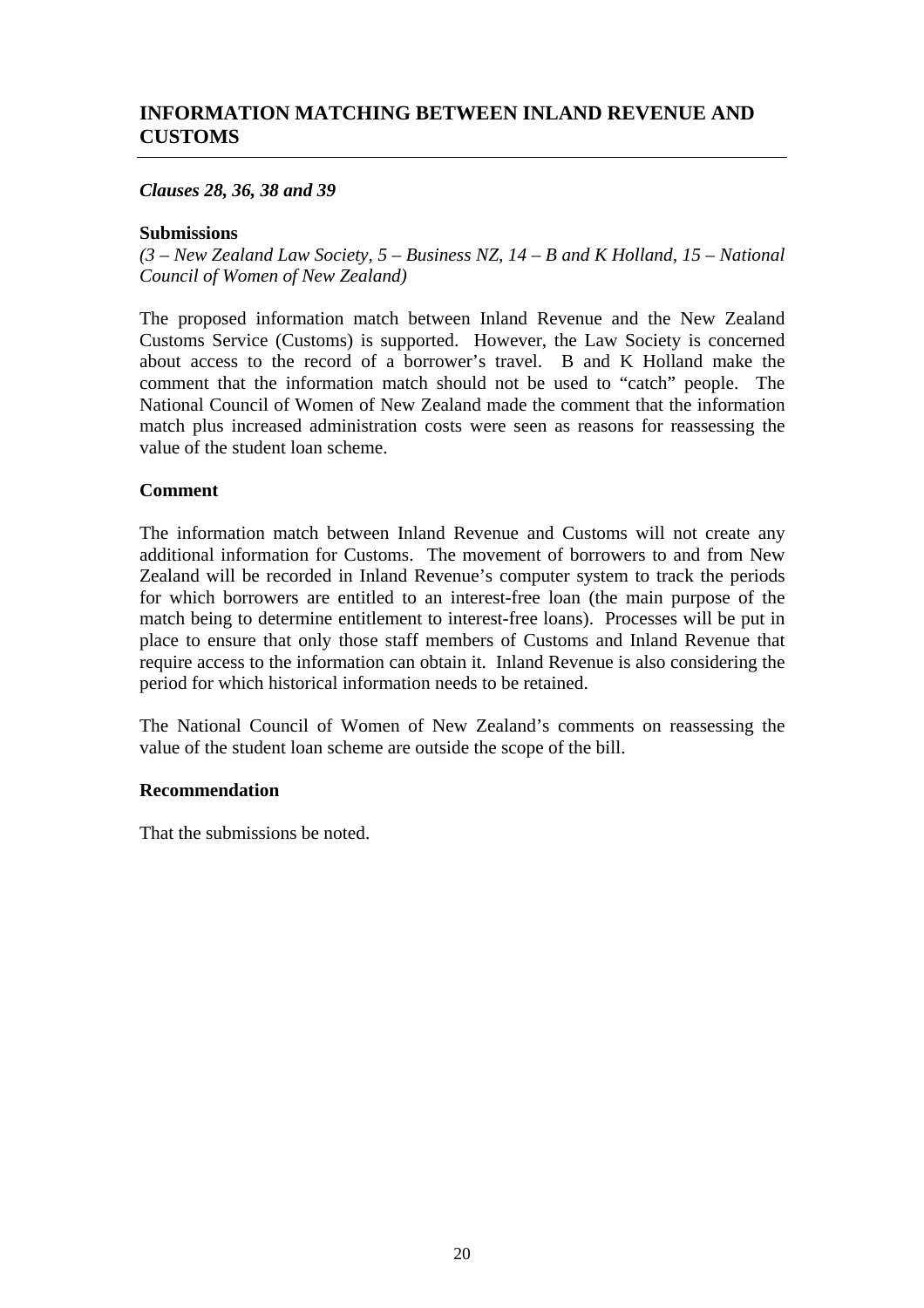# **LATE PAYMENT PENALTY RATE**

## *Clause 17*

## **Submissions**

*(2 – Association of University Staff of New Zealand, 4 – New Zealand Union of Students' Associations, 14 – B and K Holland)* 

The reduction in the penalty rate which applies to overdue payments is supported. B and K Holland claims he did not receive notice of the amounts due.

## **Recommendation**

That the submissions be noted.

## **Submission**

 *(5 – Business NZ)* 

The submission opposes the reduction in the penalty rate which applies to overdue payments, and considers that instead the focus should be on ensuring that borrowers are made aware that they may be entitled to hardship relief.

## **Comment**

Once a borrower's repayment obligation becomes overdue it is subject to a compounding penalty which is equal to 26.82% a year. This has the effect of doubling the amount overdue every three years. While some borrowers in arrears will be entitled to hardship relief this is not necessarily the case. Officials consider that setting the late payment rate roughly equal to the rate which applies to many credit cards strikes the correct balance between providing a disincentive to clear other debt before student loan payments and a punitive penalty rate.

## **Recommendation**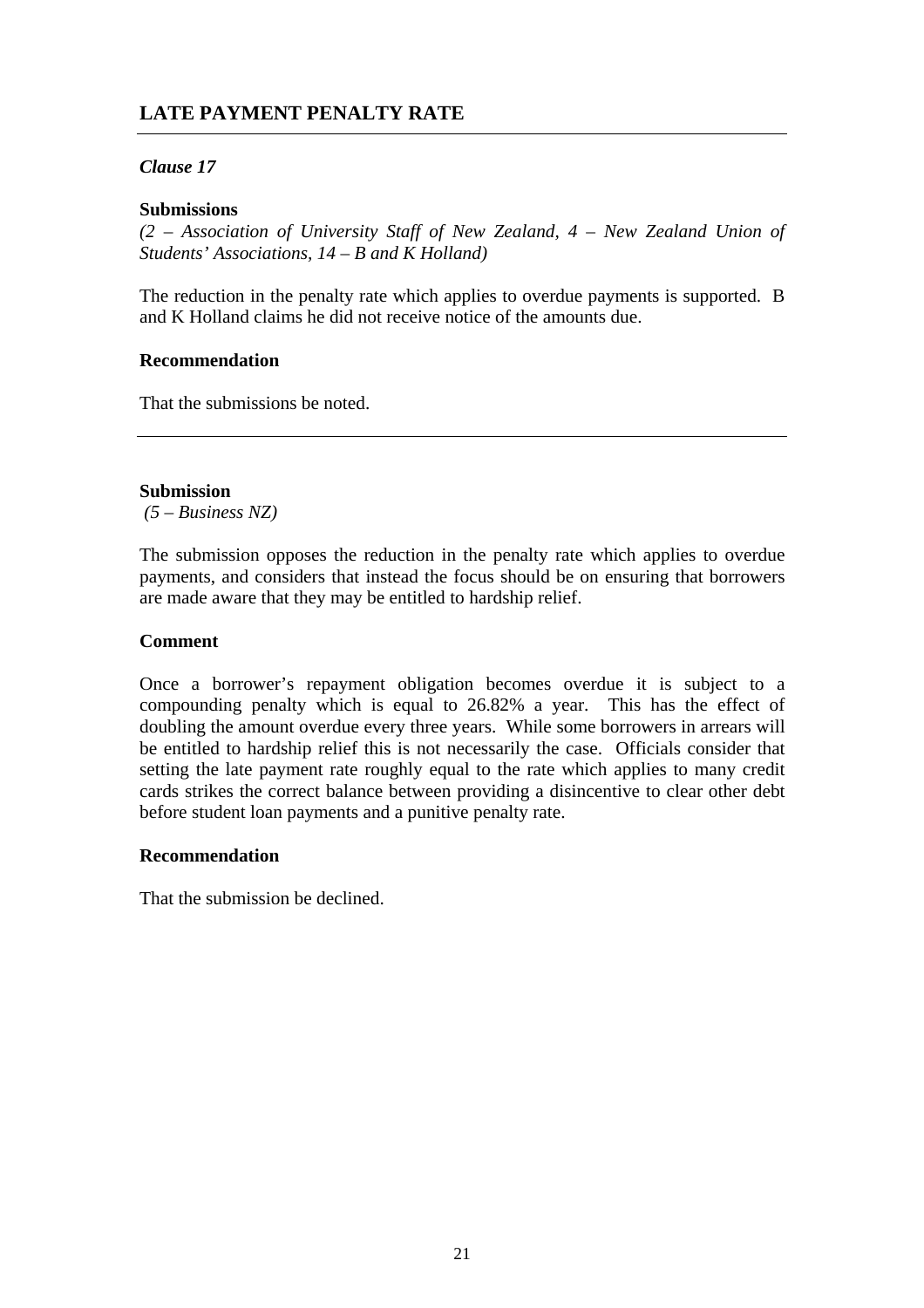# **HARDSHIP RELIEF**

## *Clause 23*

## **Submissions**

*(4 – New Zealand Union of Students' Associations, 8 – Association of Staff in Tertiary Education, 9 – NZEI Te Riu Roa, 12 – New Zealand Nurses Organisation, 13 – New Zealand Council of Trade Unions, 14 – B and K Holland)*

The changes being made are supported.

## **Recommendation**

That the submissions be noted.

#### **Submission**  *(14 – B and K Holland)*

The Committee should look into the hardship of those borrowers who return home. The submitter claims that because he had not completed a university course he was not entitled to \$10,000 being offered by the government to help people return home.

## **Comment**

Provisions are available so that repayment obligations can be negotiated, including to nil, if payment would cause serious hardship. The submission in relation to the \$10,000 government funding is beyond the scope of the bill.

## **Recommendation**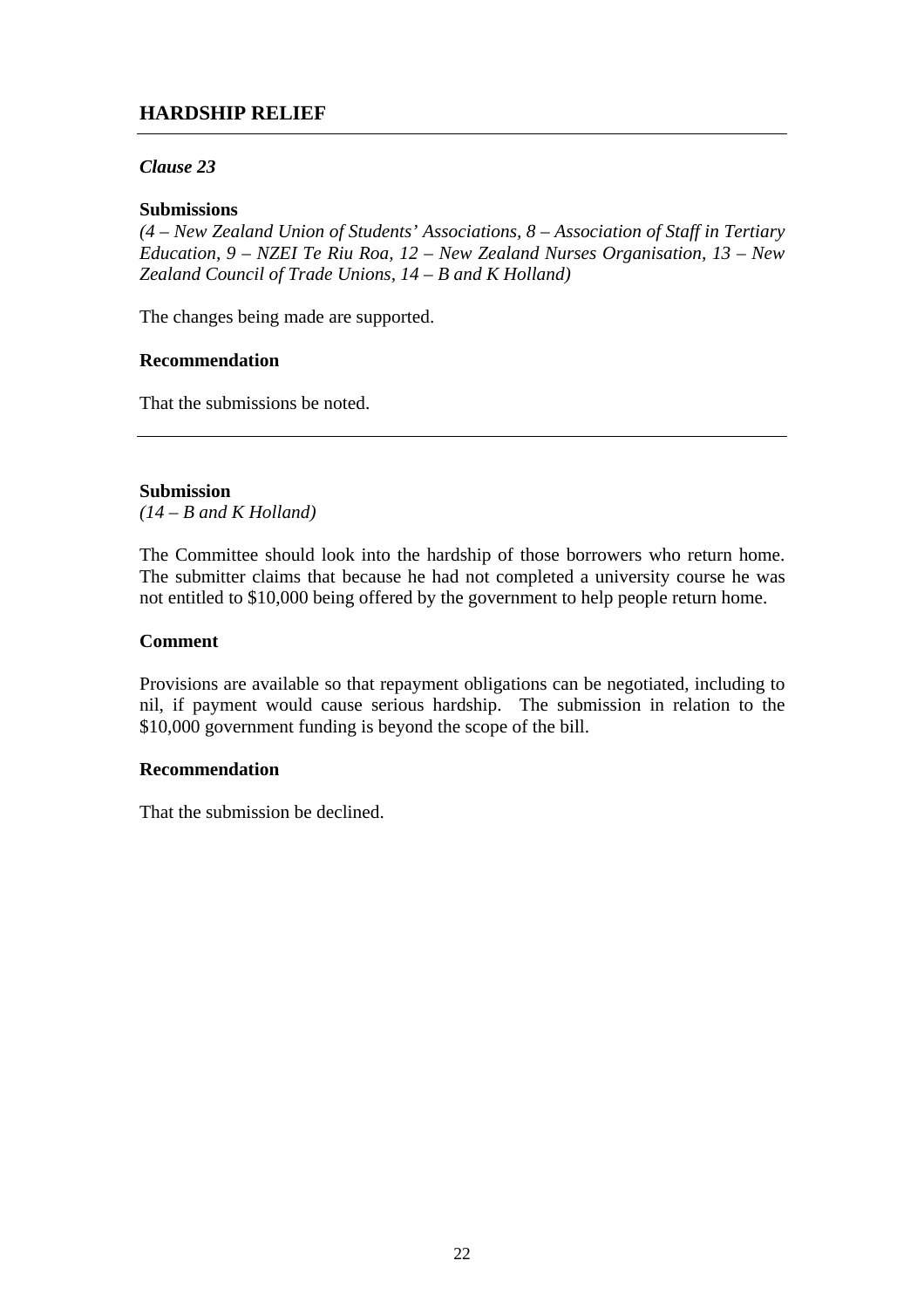## *Clauses 16 and 23*

## **Submission**

 *(14 – B and K Holland)* 

The provisions which repeal the interest write-offs for borrowers ineligible for interest-free loans should be looked into. It appears government agencies are using tactics to bounce borrowers back and forth and yet there is no duty of care to give borrowers options.

## **Comment**

The interest write-offs that existed prior to interest-free loans being introduced are being abolished because they are inconsistent with the policy intent of interest-free loans, which is to encourage borrowers to remain in, or return to, New Zealand.

## **Recommendation**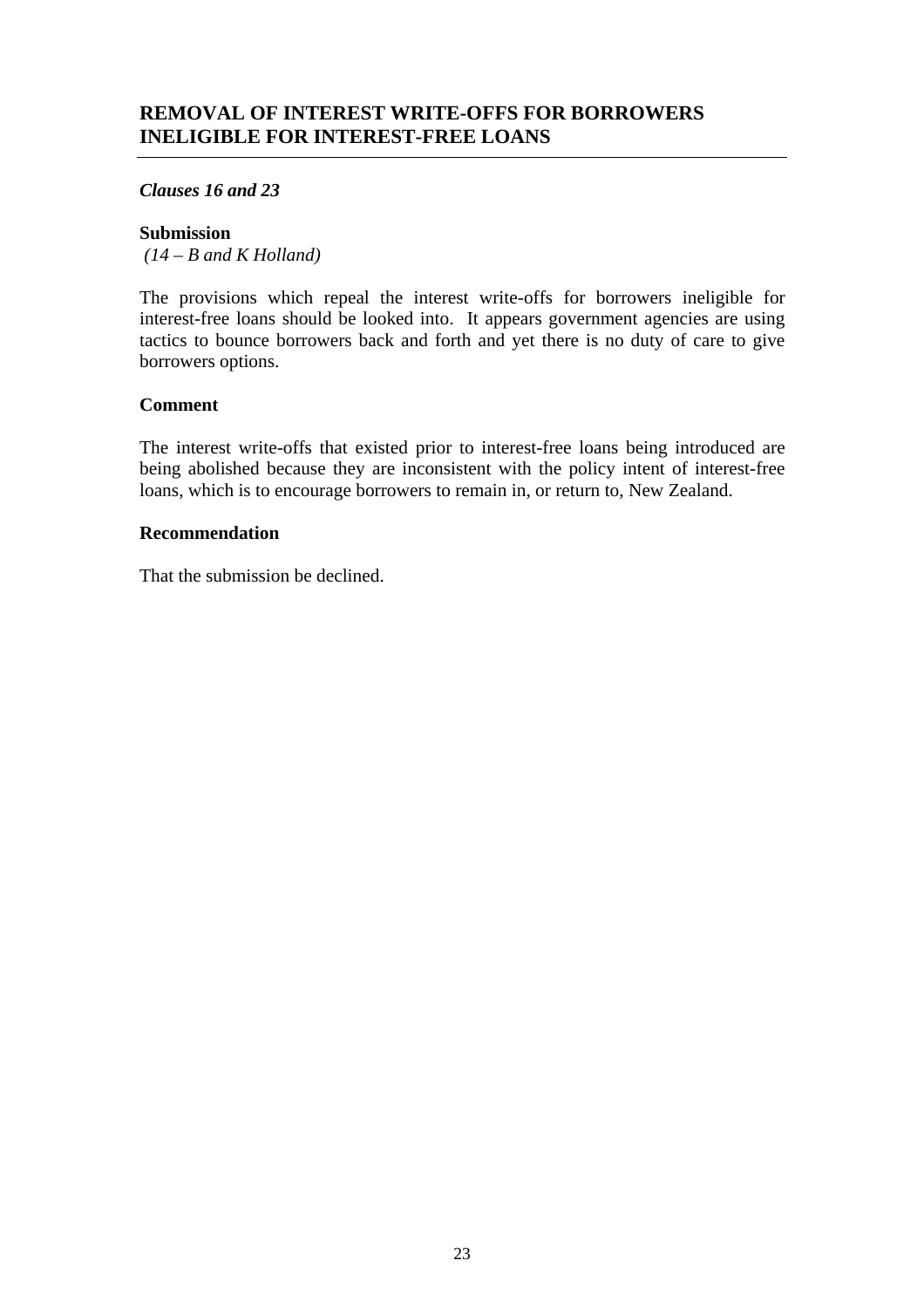## *Clause 33*

#### **Submission**  *(14 – B and K Holland)*

The clause in which interest write-offs are not required to be reversed in cases where borrowers have repaid their loans is supported.

## **Recommendation**

That the submission be noted.

## **Submission**

*(14 – B and K Holland)* 

Borrowers overseas should be given the opportunity to make a full and complete repayment of their loan balances without interest during the amnesty period. If not, it could be construed that inner channels allowed some people who were notified that they could pay off their loans without interest while those people who had not sought out nor been provided with any amnesty information would be penalised while having to continue with interest.

The submitter claims that Inland Revenue has added interest without notification and Inland Revenue says that they cannot write-off interest.

## **Comment**

Inland Revenue did not inform any borrowers that they could pay off their loans without interest.

Allowing overseas borrowers to pay off their loans balances without interest would mean that these borrowers would be better off than compliant resident borrowers who have paid interest in past years. In addition, there would be a significant fiscal cost to do this.

## **Recommendation**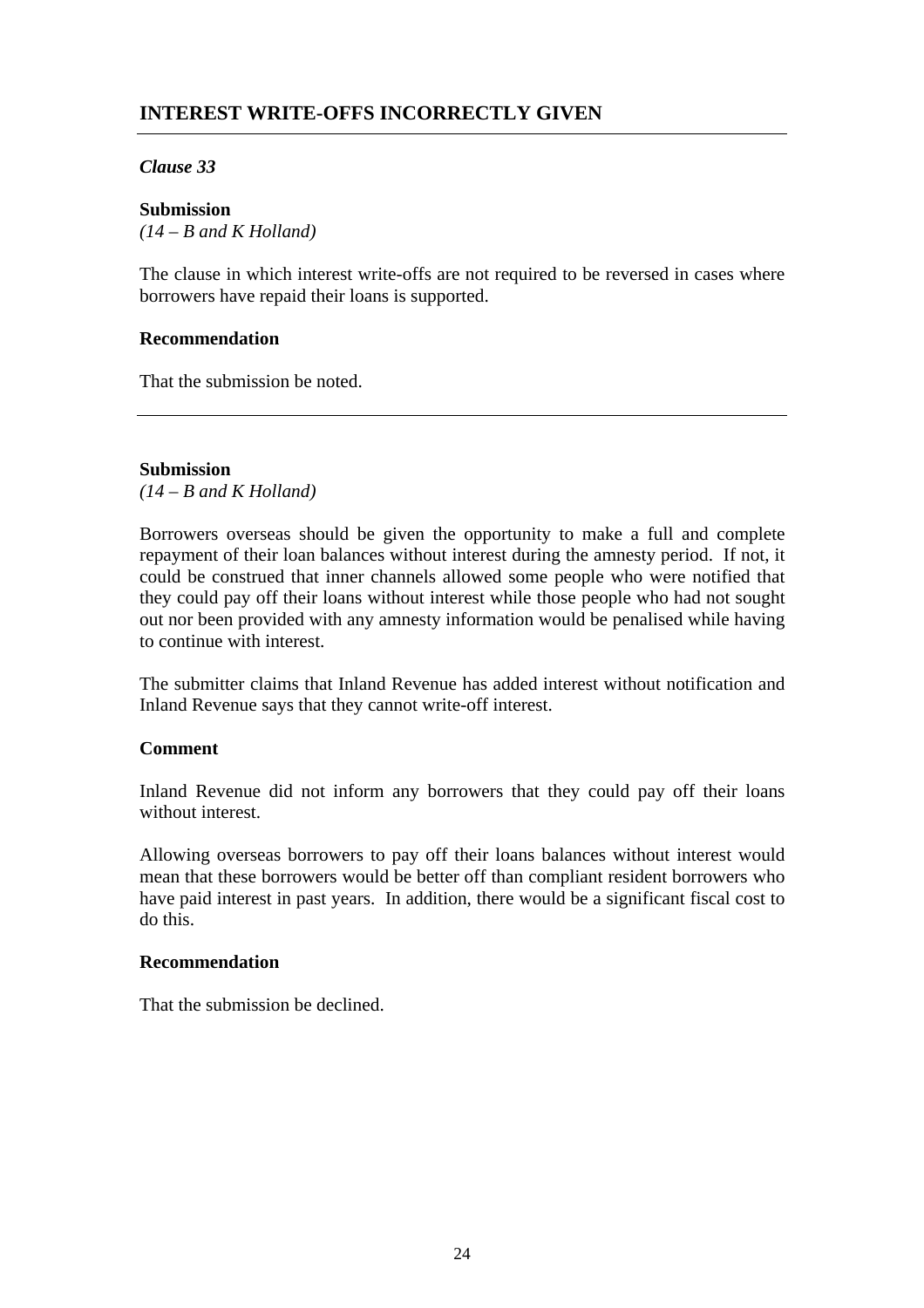# Technical Amendments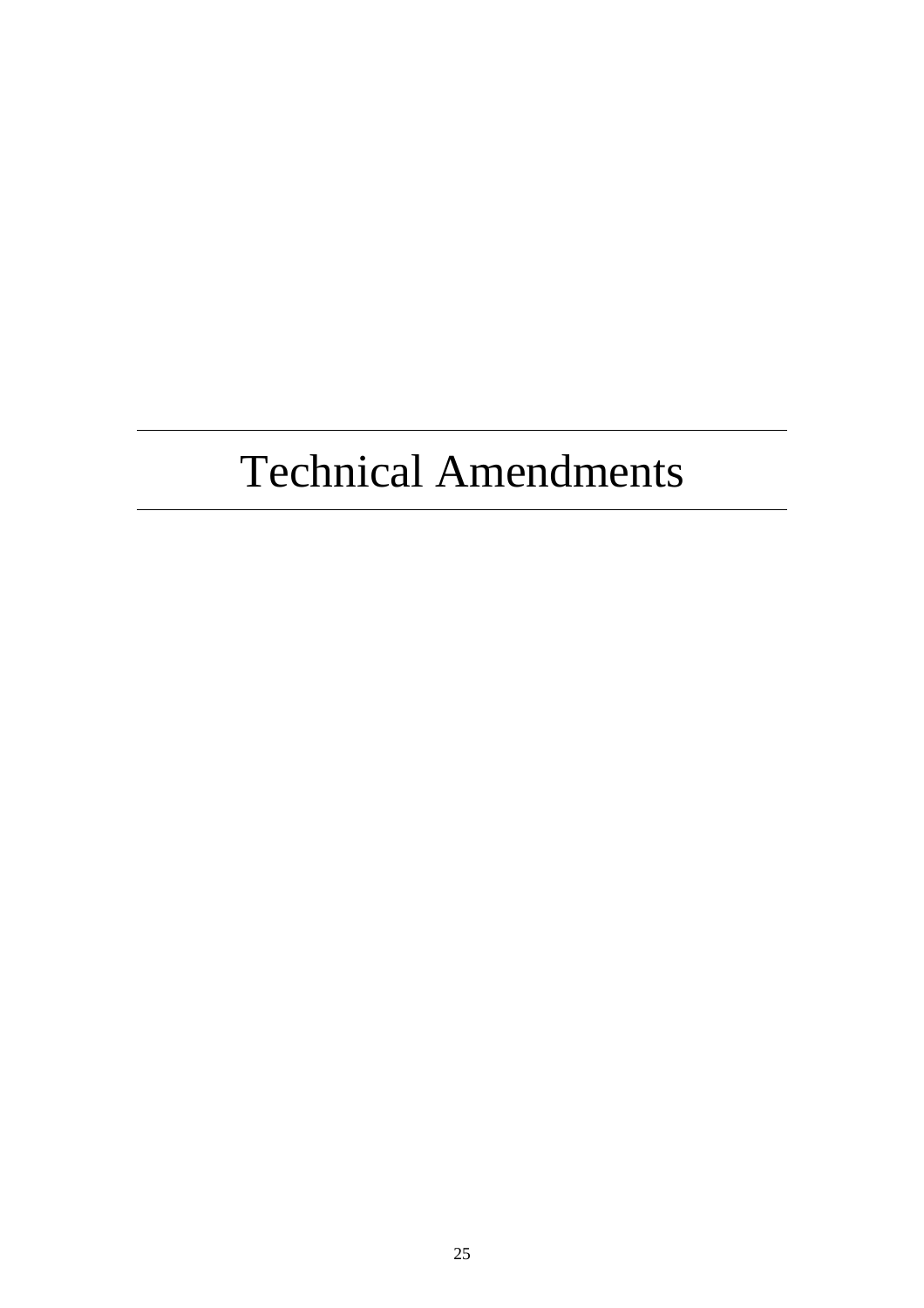# **CHARGING INTEREST ON LATE PAYMENT PENALTIES**

## *Clause 18*

#### **Submissions**

 *(1 – New Zealand Medical Students' Association, 4 – New Zealand Union of Students' Associations, 14 – B and K Holland)* 

The amendment which ensures that interest cannot be charged on an amount which has become overdue and thus subject to late payment penalties is supported.

## **Recommendation**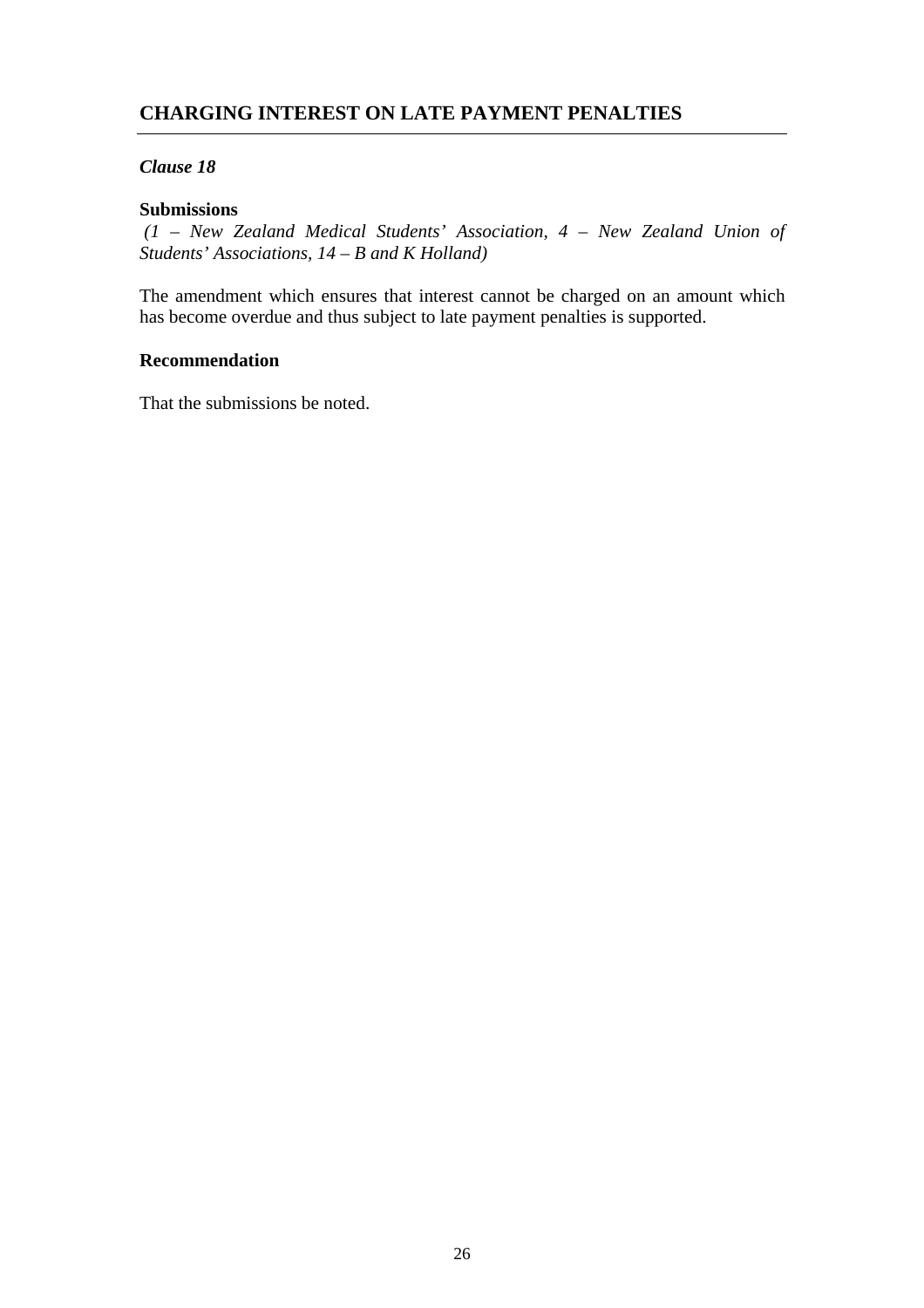## *Clause 10*

#### **Submissions**

*(2 – Association of University Staff of New Zealand, 4 – New Zealand Union of Students' Associations, 14 – B and K Holland)* 

The amendments extending the length of time by which borrowers can be overseas without informing Inland Revenue from three months to six months is supported. This differentiates longer holidays from more permanent changes in living circumstances and will simplify matters for borrowers.

#### **Recommendation**

That the submissions be noted.

#### **Submission**

*(14 – B and K Holland)* 

The submission notes that in their personal case Inland Revenue did not follow through with sending assessments and their loan went out of control. Inland Revenue should ensure that where a permanent address was listed on the loan contract of the mother, Inland Revenue should attempt to notify borrowers of assessments and changes.

## **Comment**

As noted earlier, Inland Revenue does not generally hold copies of loan contracts and, even if it did, it is likely that the address details would no longer be valid in many cases. There are also privacy issues associated with sending borrowers' details to a person other than the borrower without specific consent. Inland Revenue already has a process in place whereby borrowers can nominate another person to act on their behalf.

Inland Revenue sends assessments annually where a valid address is held. In addition, statements of the borrower's account are sent twice a year.

#### **Recommendation**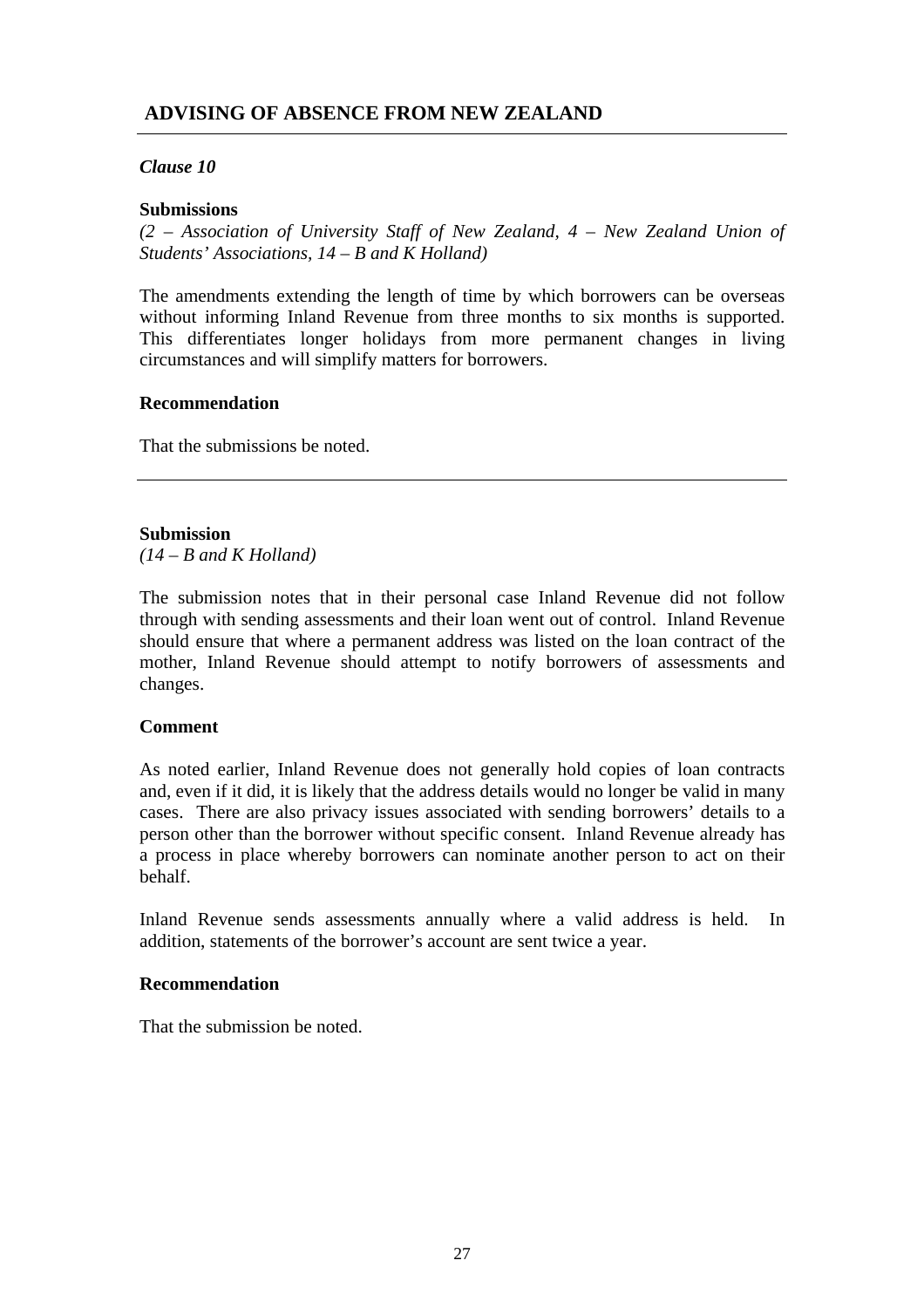# **APPLICATIONS IN WRITING**

## *Clauses 21 and 23*

#### **Submission**

*(1 – New Zealand Medical Students' Association)* 

The submission supports the amendment which removes the requirement that applications for relief from penalties must be made in writing in all circumstances.

#### **Recommendation**

That the submission be noted.

#### **Submission**

*(3 – New Zealand Law Society)* 

Allowing applications for relief from penalties or having to meet a repayment obligation on hardship grounds to be made by telephone may mean that there is insufficient evidence to support the decision the Commissioner reaches.

#### **Comment**

The amendment is intended to streamline applications for relief if Inland Revenue already holds evidence to support an application made by a borrower. For example, most borrowers are salary and wage earners and Inland Revenue receives income details from employers on a monthly basis. If there is any doubt about the information which a borrower is supplying by telephone, a written request may still be required. Inland Revenue also records all telephone calls made to one of its call centres.

#### **Recommendation**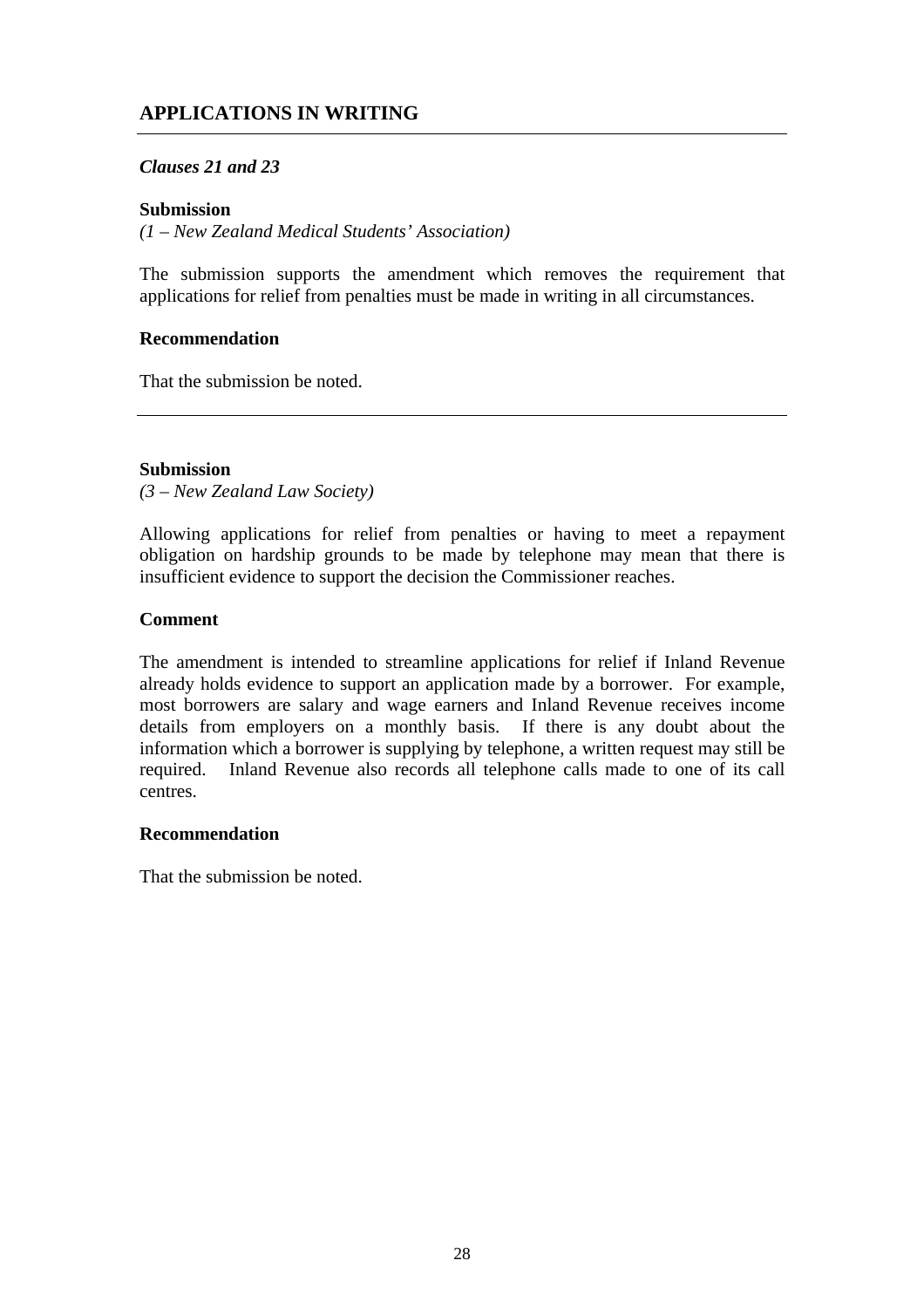## **Submission**

*(Matter raised by officials)* 

The Tax Administration Act and the Student Loan Scheme Act should be amended to allow the Commissioner to correct interest and to apply the care and management provisions to correct student loan balances which are wrong as a result of administrative error.

## **Comment**

It has been Inland Revenue's position that care and management applies to the Student Loan Scheme Act. In the past Inland Revenue has used care and management to ensure that miscalculated loan balances, due to administrative errors, do not result in borrowers having to suffer the consequences of those errors. Practically, this means that interest that has been over-charged as a result of error has been refunded but under-charged interest has been written off. However, a review of the care and management provisions has concluded that there is uncertainty as to its application. The scope of the care and management provisions, as it applies to student loans is limited to repayment obligations and does not encompass interest.

Another issue identified as part of this work is that there is a provision which, on a literal interpretation, may prevent the Commissioner issuing an amended statement of re-calculated interested.

## **Recommendation**

That the submission be accepted.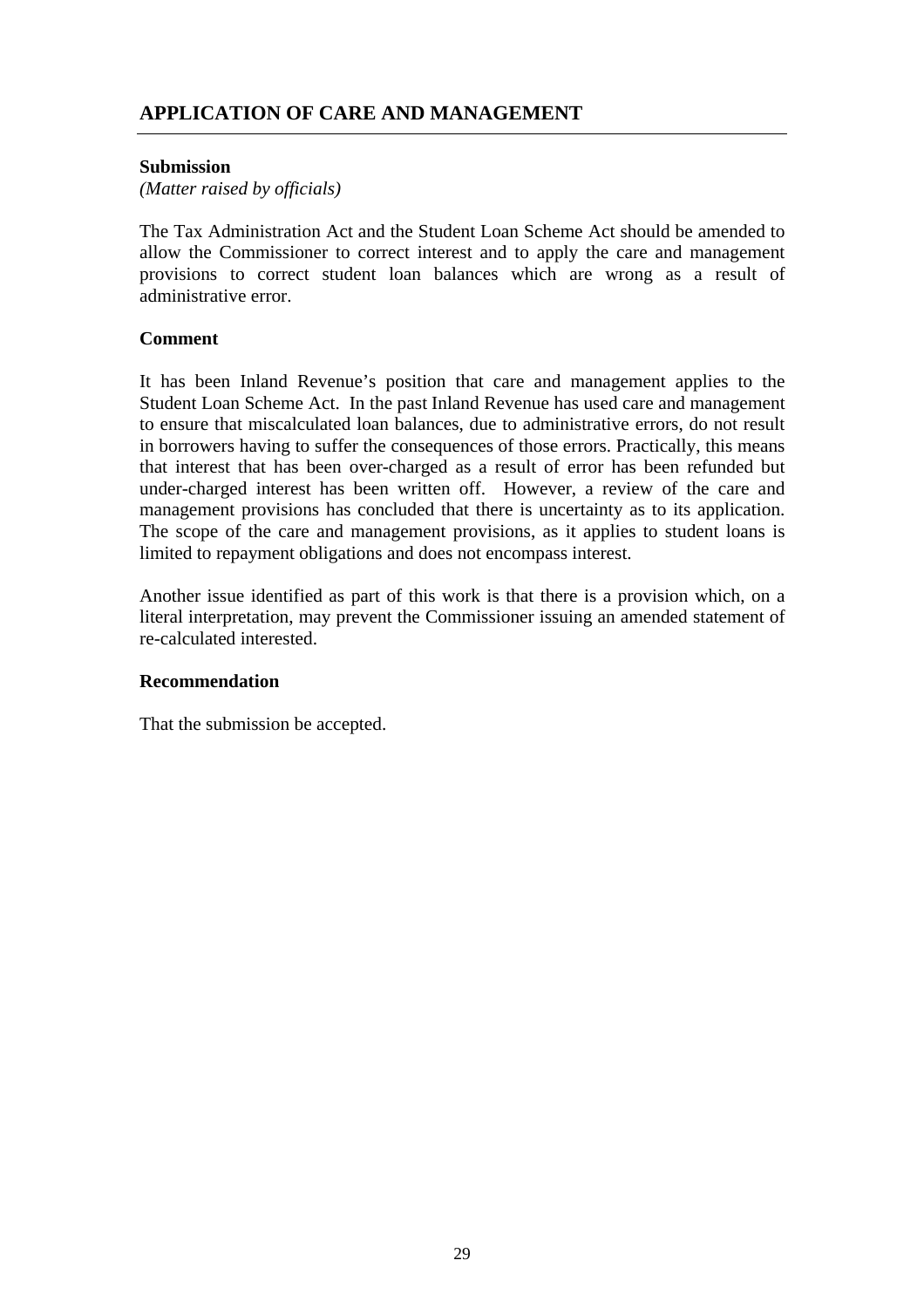# **NEED FOR NEW PART 3**

## *Clause 9*

#### **Submission**

*(15 – National Council of Women of New Zealand)* 

The Council appreciates the need for the new Part 3 of the bill as being less cumbersome than inserting a myriad of deletions and amendments for previous clauses.

## **Recommendation**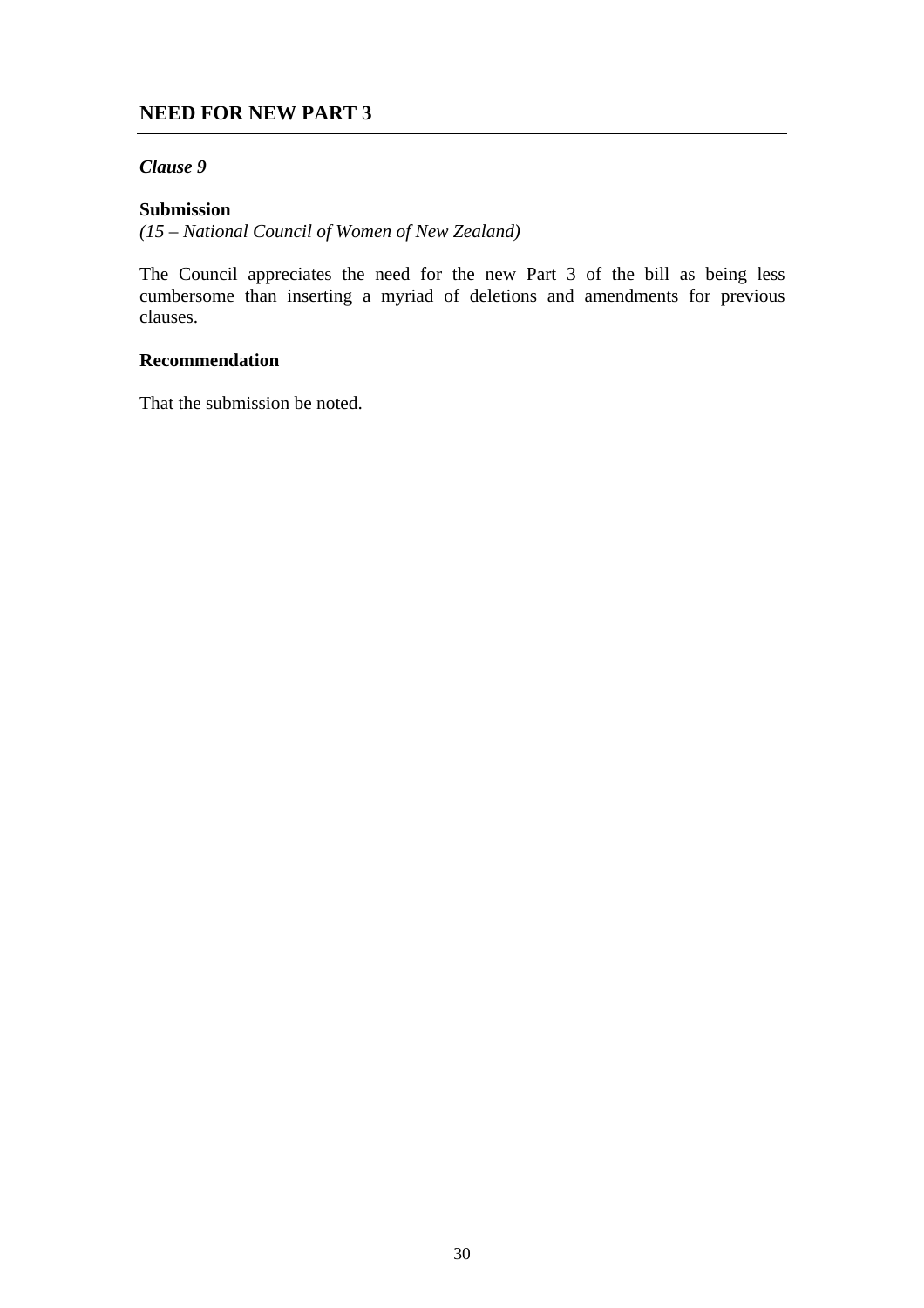## *Clause 22*

## **Submission**  *(Matter raised by officials)*

The amount of arrears which Inland Revenue may refrain from collecting should be increased from \$250 to \$333.

## **Comment**

With the reduction in the penalty rate from 2.0 to 1.5%, the amount which does not incur any late-payment penalty increases to \$333. It is uneconomical to pursue such small amounts. Any amount which Inland Revenue refrains from collecting will not be written off but will be payable in a future year.

## **Recommendation**

That the submission be accepted.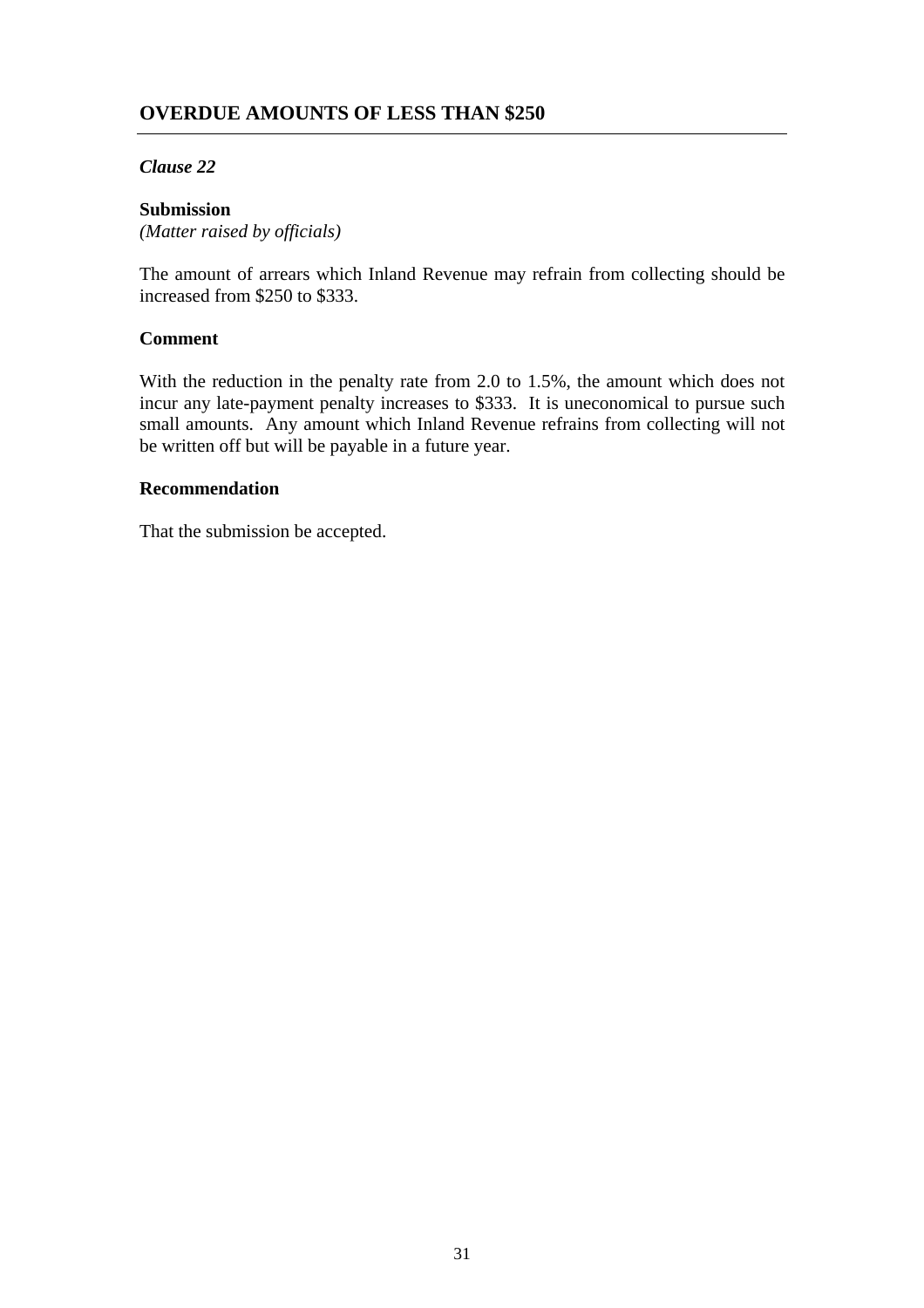# **SMALL BALANCE THRESHOLD**

## *Clause 20*

## **Submission**  *(Matter raised by officials)*

The small balance threshold for borrowers' end-of-year repayment obligations and employer repayment deductions should be increased from \$5 to \$20 only for debit amounts.

## **Comment**

Inland Revenue currently refunds income tax which is overpaid by more than \$5 or and write-off amounts underpaid of \$20 or less. It would be inconsistent to have a higher overpaid student loan amount that is not refunded.

#### **Recommendation**

That the submission be accepted.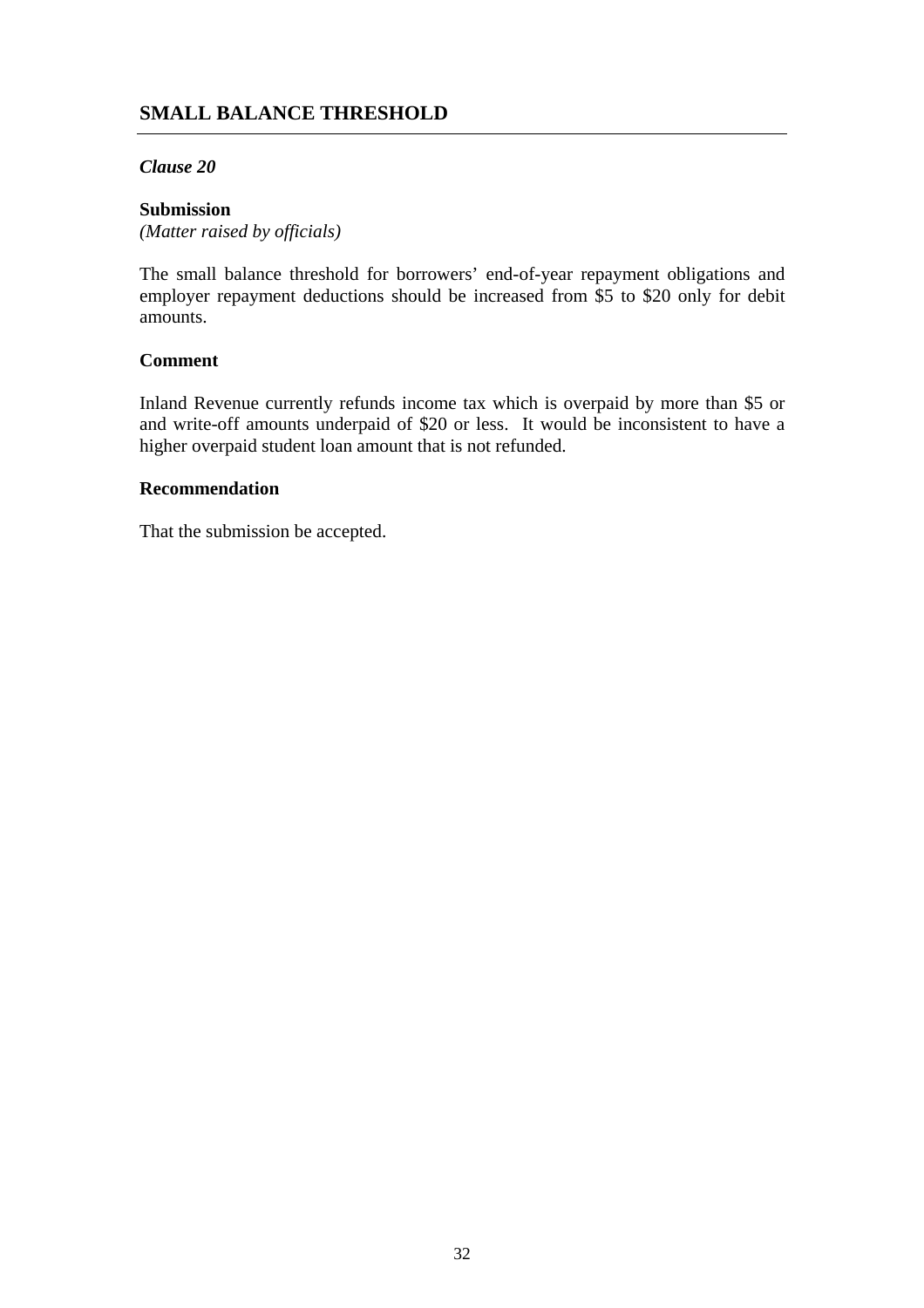# Other issues raised by submitters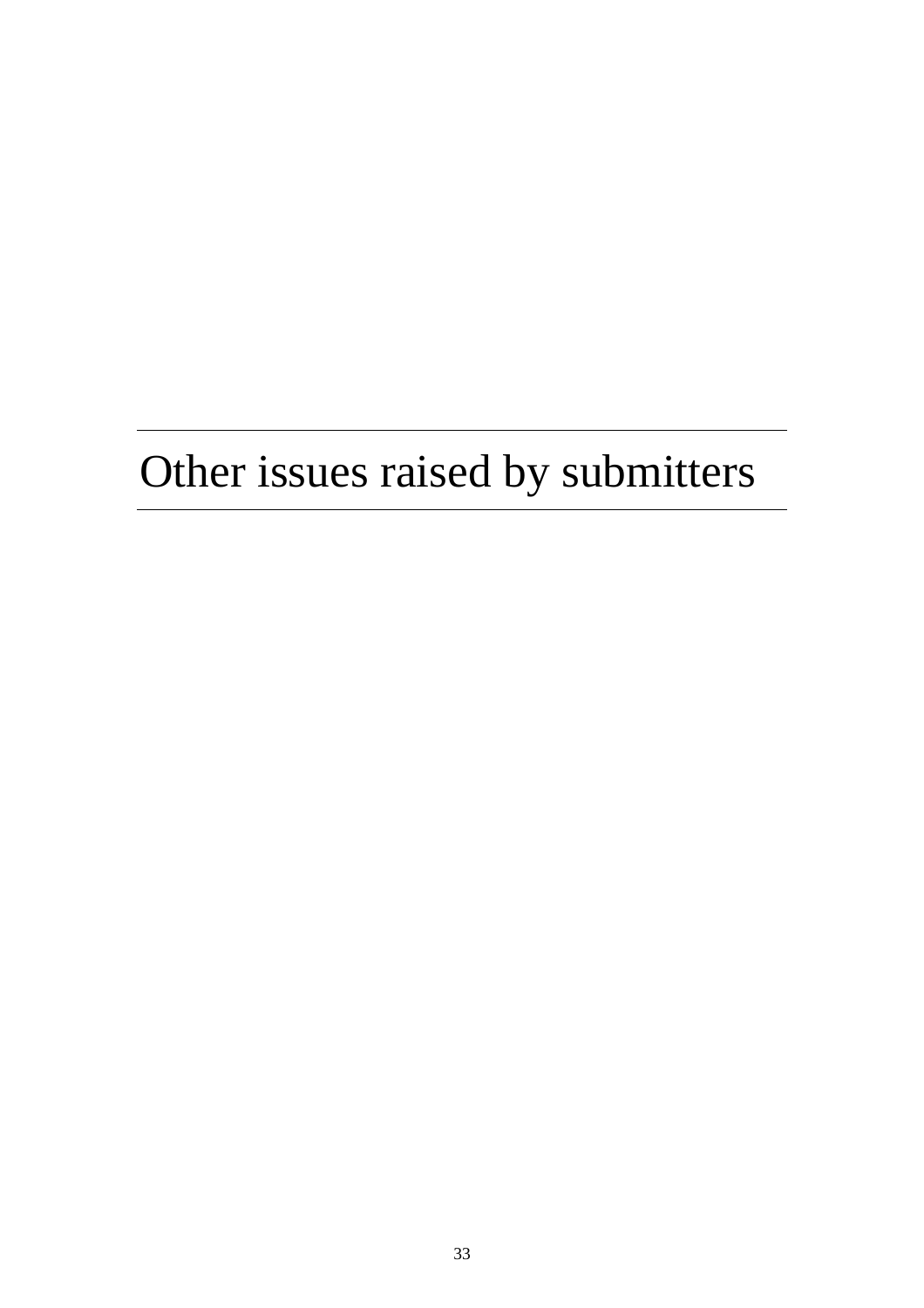# **DIFFERENTIATING BETWEEN BORROWERS WHO ARE OVERSEAS AND THOSE IN NEW ZEALAND**

#### **Submission**

 *(14 – B and K Holland)* 

The Committee should recognise that a fundamental unfairness exists to "recategorise" loan borrowers simply because they move overseas. A burden of financial duty is placed on them which is not applied to Kiwis living in the country.

## **Comment**

Interest-free loans are available only to borrowers living in New Zealand. Therefore, there is a need to distinguish between New Zealand-based and overseas-based borrowers. As noted earlier, there are also reasons why officials consider it necessary to have different repayment obligations for New Zealand-based and overseas-based borrowers.

#### **Recommendation**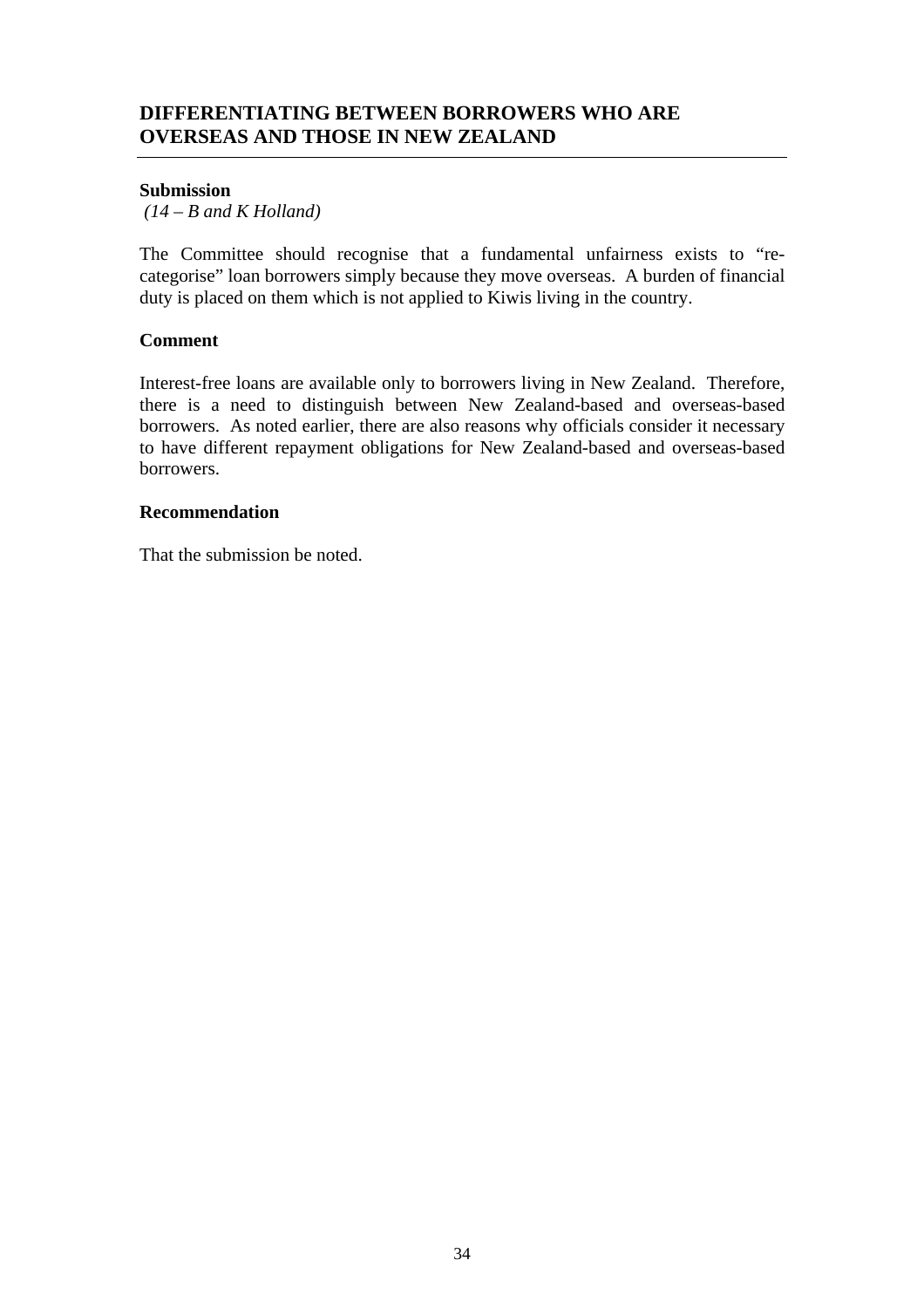# **INTEREST-FREE LOANS FOR BORROWERS WORKING OVERSEAS FOR A CHARITABLE ORGANISATION**

#### **Submission**

*(1 – New Zealand Medical Students' Association)* 

Interest-free loans for graduates undertaking work overseas for charitable organisations is supported.

## **Comment**

The Student Loan Scheme Act 1992 allows the Commissioner of Inland Revenue to grant borrowers a full interest write-off (which gives effect to interest-free loans) if they are working as a volunteer or for token payment for a charitable organisation named in regulations to the Act.

#### **Recommendation**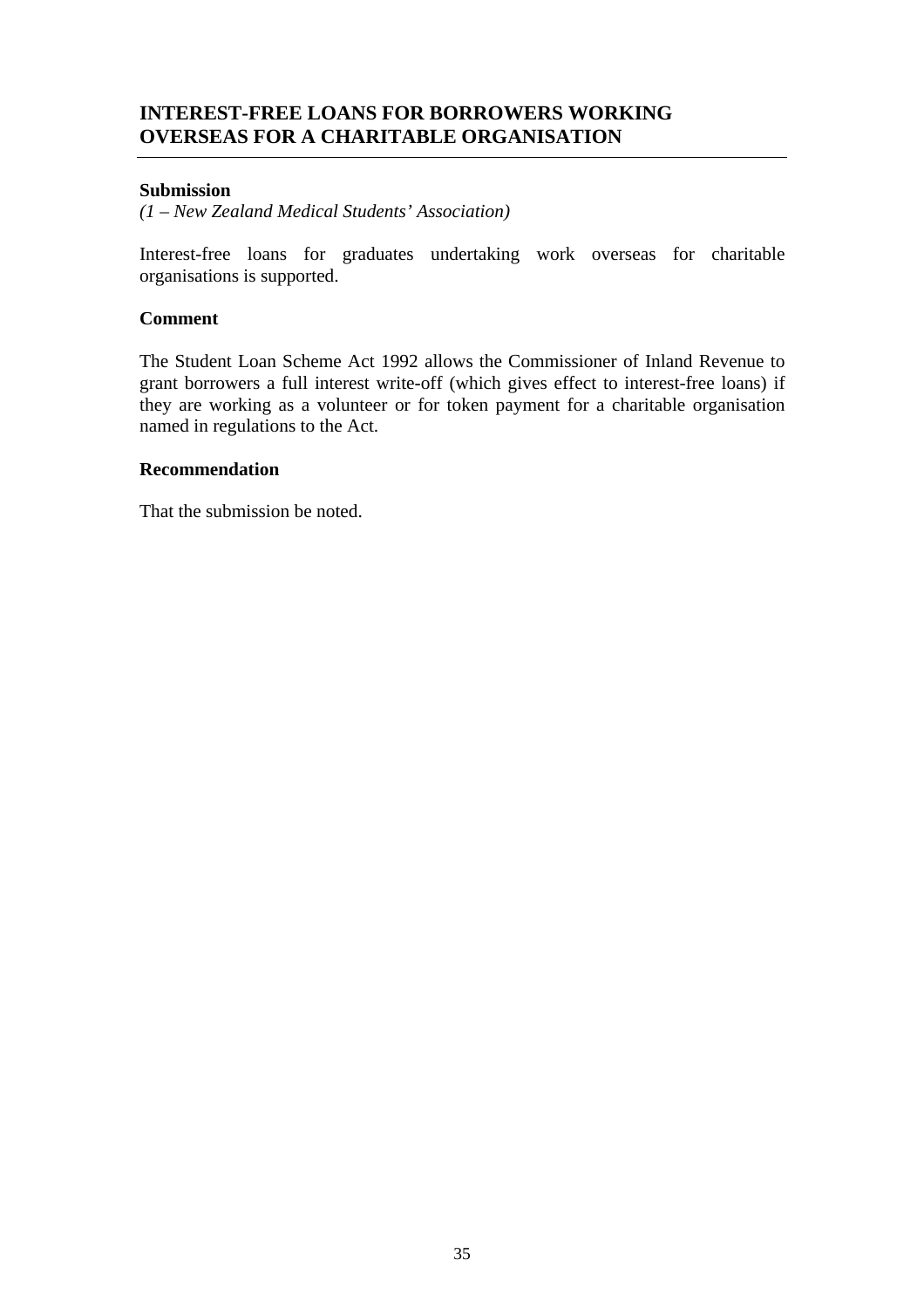## **INTEREST**

#### **Submissions**

 *(4 – New Zealand Union of Students' Associations, 6 – K Hays, 7 – L Clarke, 14 – B and K Holland)* 

The concept of interest should be completely removed from the Student Loan Scheme. *(New Zealand Union of Students' Associations)*

Students who incurred a student loan in the 1990s should have their interest reduced. Their loans have grown so large that they have despaired of ever repaying the loan and many have left the country. *(K Hays)*

The interest rate should be reduced. Repayment of the principal amount, plus a 1% administration fee and perhaps even an inflation contribution would make the target of repayment far more achievable for borrowers. *(L Clarke)*

The Committee should recognise an interest rate should be set which is not higher than commercial bank rates and is only a small figure designed to encourage loan seekers to be "advantaged by a student loan". *(B and K Holland)* 

#### **Comment**

Since April 2006, borrowers living in New Zealand are eligible for interest-free loans (including borrowers who took out their loans in the 1990s). Generally, only those borrowers who are living overseas for more than six months are ineligible for an interest-free loan.

The policy intention of interest-free student loans was to encourage borrowers to remain in, or return to, New Zealand and to contribute to New Zealand's society and economy. Completely removing interest or reducing the interest rate for borrowers living overseas would be inconsistent with this aim and would have a potentially significant fiscal cost. The interest rate is set on an annual basis and is the average of the 10-year bond rate plus a small margin to cover administration costs. The interest rate for the current tax year is 6.9 percent.

#### **Recommendation**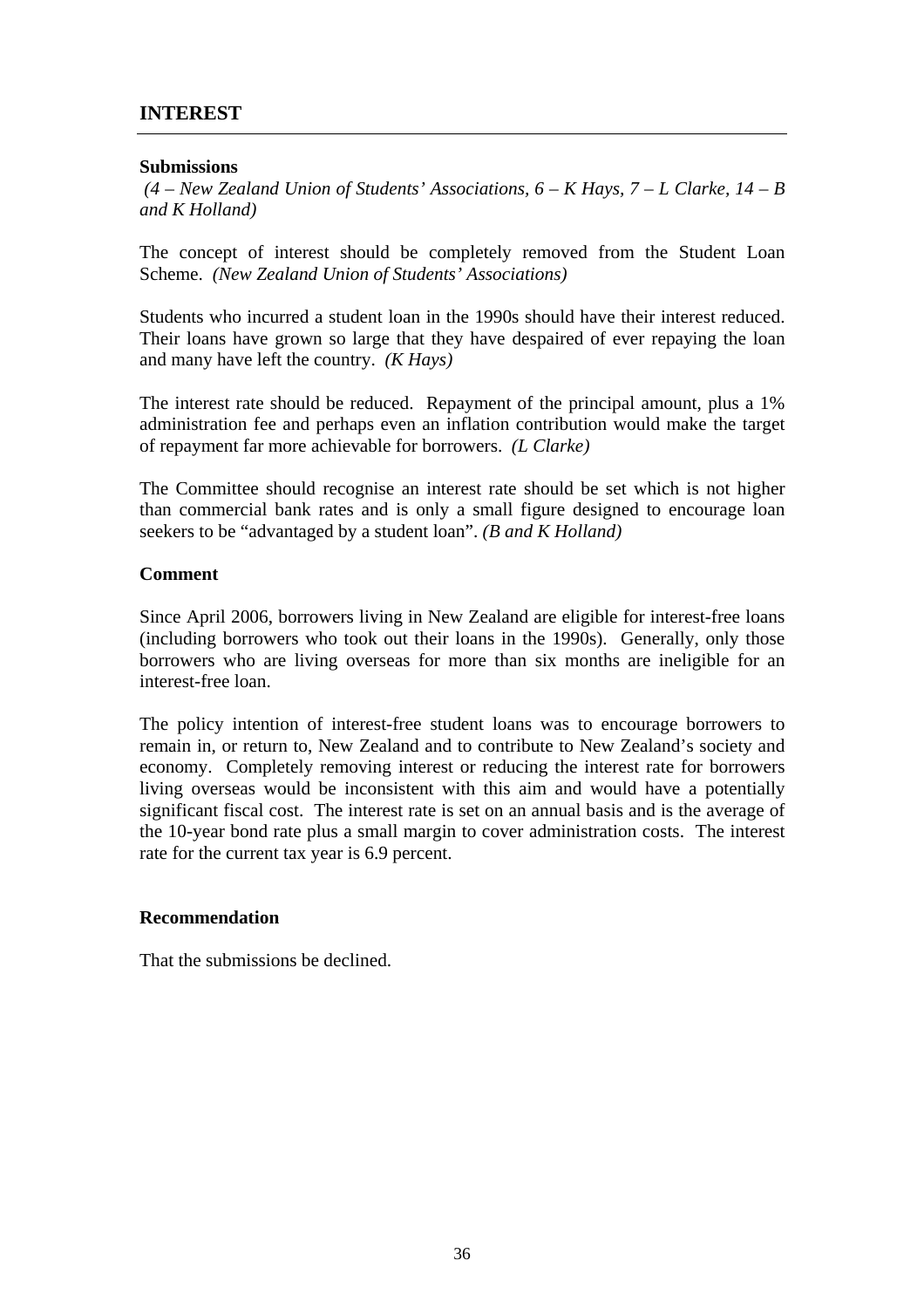# **CAUSES OF PERMANENT LONG-TERM DEPARTURES FROM NEW ZEALAND**

#### **Submission**

 *(5 – Business NZ)* 

More work should be done to understand the key causes of permanent long-term departures from New Zealand and the points at which the government can or should intervene.

## **Comment**

Officials agree that it is not clear whether, or to what extent, student loans are a factor in borrowers going overseas. Work to understand the causes of permanent long-term departures is beyond the scope of the bill.

## **Recommendation**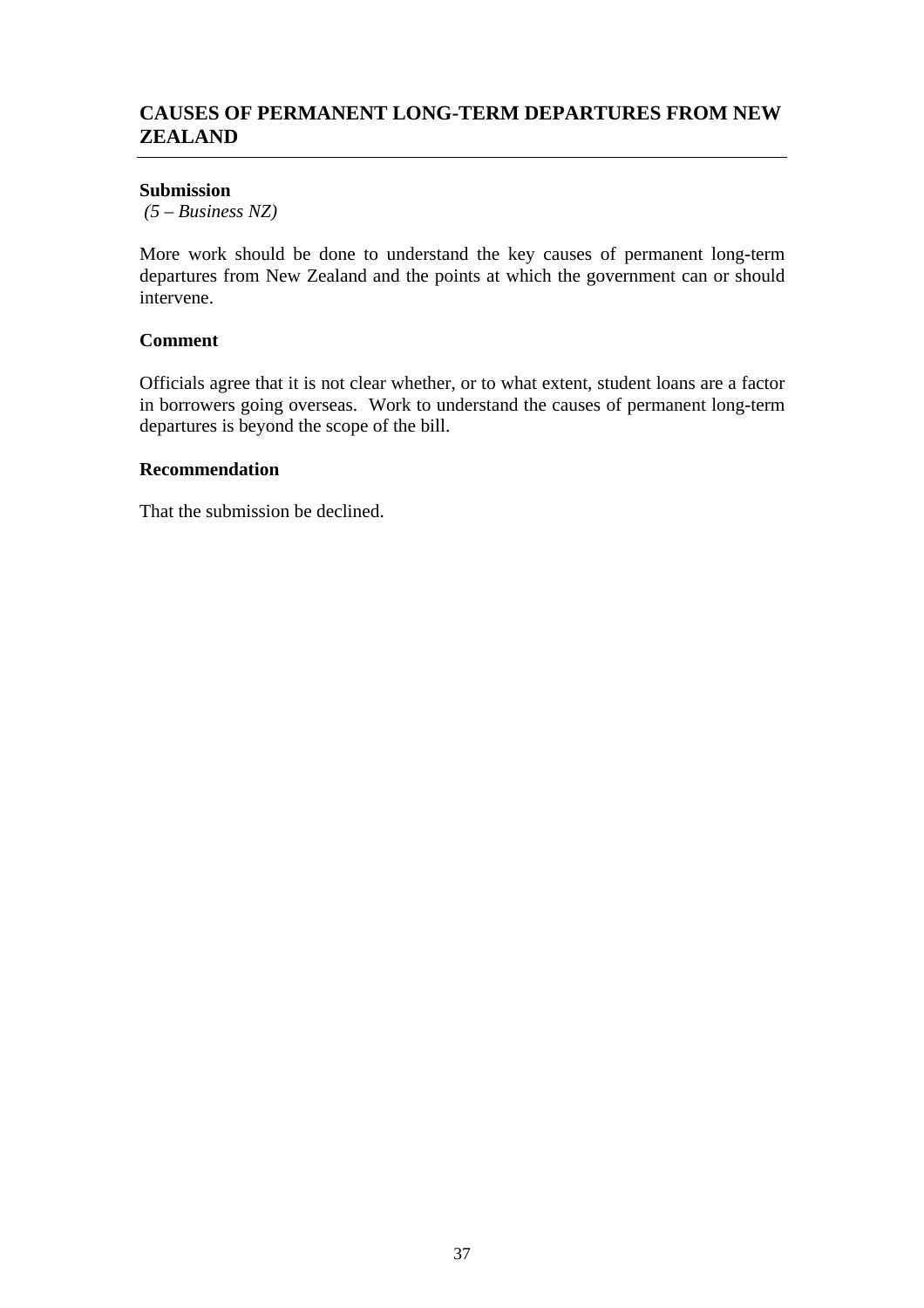# **ABILITY TO GRANT BORROWERS AN EXEMPTION TO THE 183- DAY INTEREST-FREE LOANS REQUIREMENT**

#### **Submission**

*(15 – National Council of Women of New Zealand)* 

The submission supports the Commissioner being able to grant borrowers living overseas an exemption to the 183-day requirement in certain circumstances, meaning that such borrowers will be eligible for an interest-free loan.

#### **Recommendation**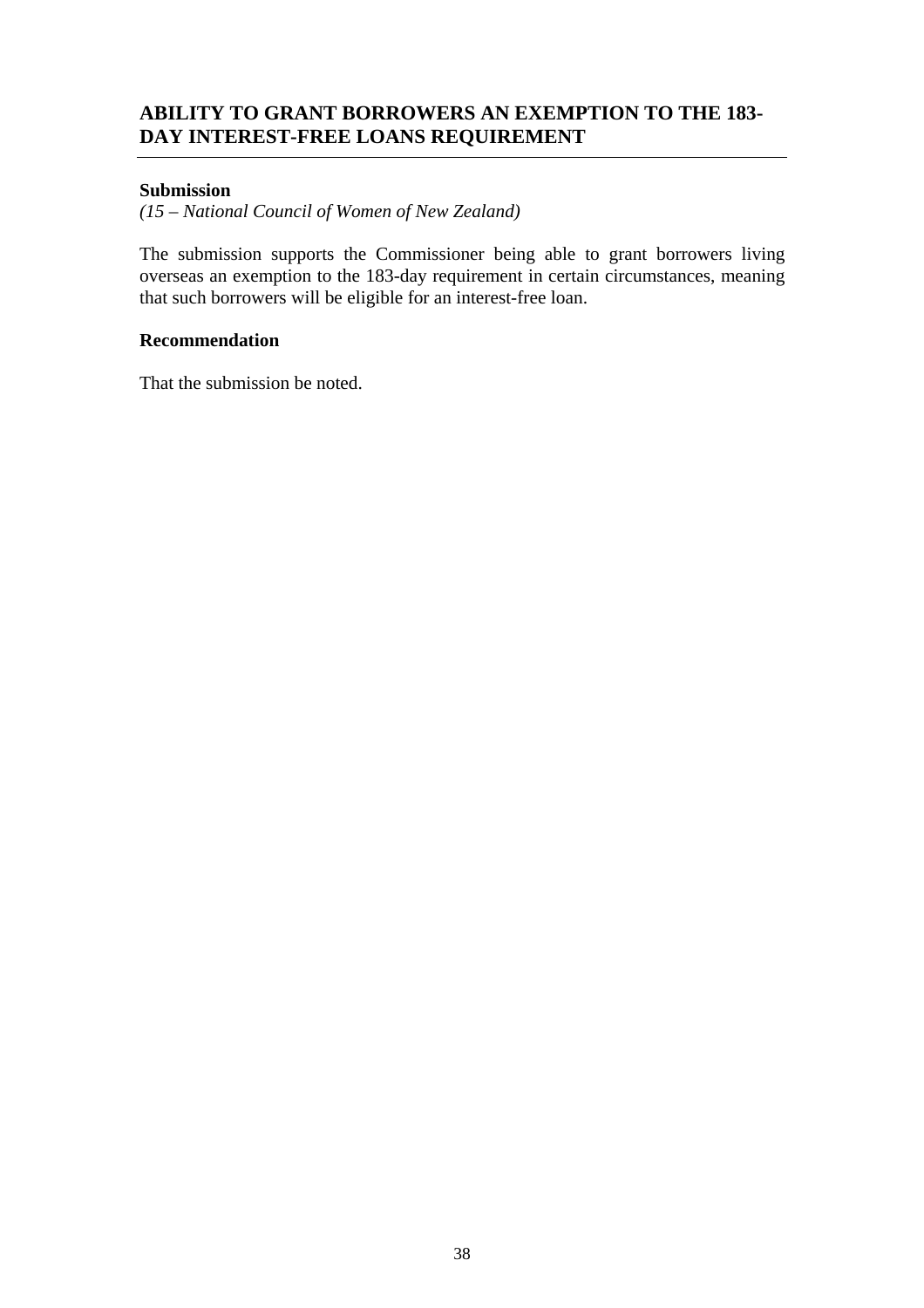# **ACCESS TO FUNDING FOR NURSING EDUCATION**

## **Submissions**

*(12 – New Zealand Nurses Organisation)* 

The student loan criteria for length of courses eligible for a student loan should include return-to-nursing programmes.

The Committee should look at amendments that would make it possible for "Return to Practice" vocational short courses to be eligible for student loans.

Future initiatives for nurses and midwives to access student loans or allowances are needed as New Zealand is competing internationally to retain nursing graduates for the health workforce in New Zealand.

#### **Comment**

The Student Loan Scheme Act 1992 deals with the repayment of student loans, not eligibility criteria for obtaining a student loan or student allowances. The submissions are therefore beyond the scope of the bill.

#### **Recommendation**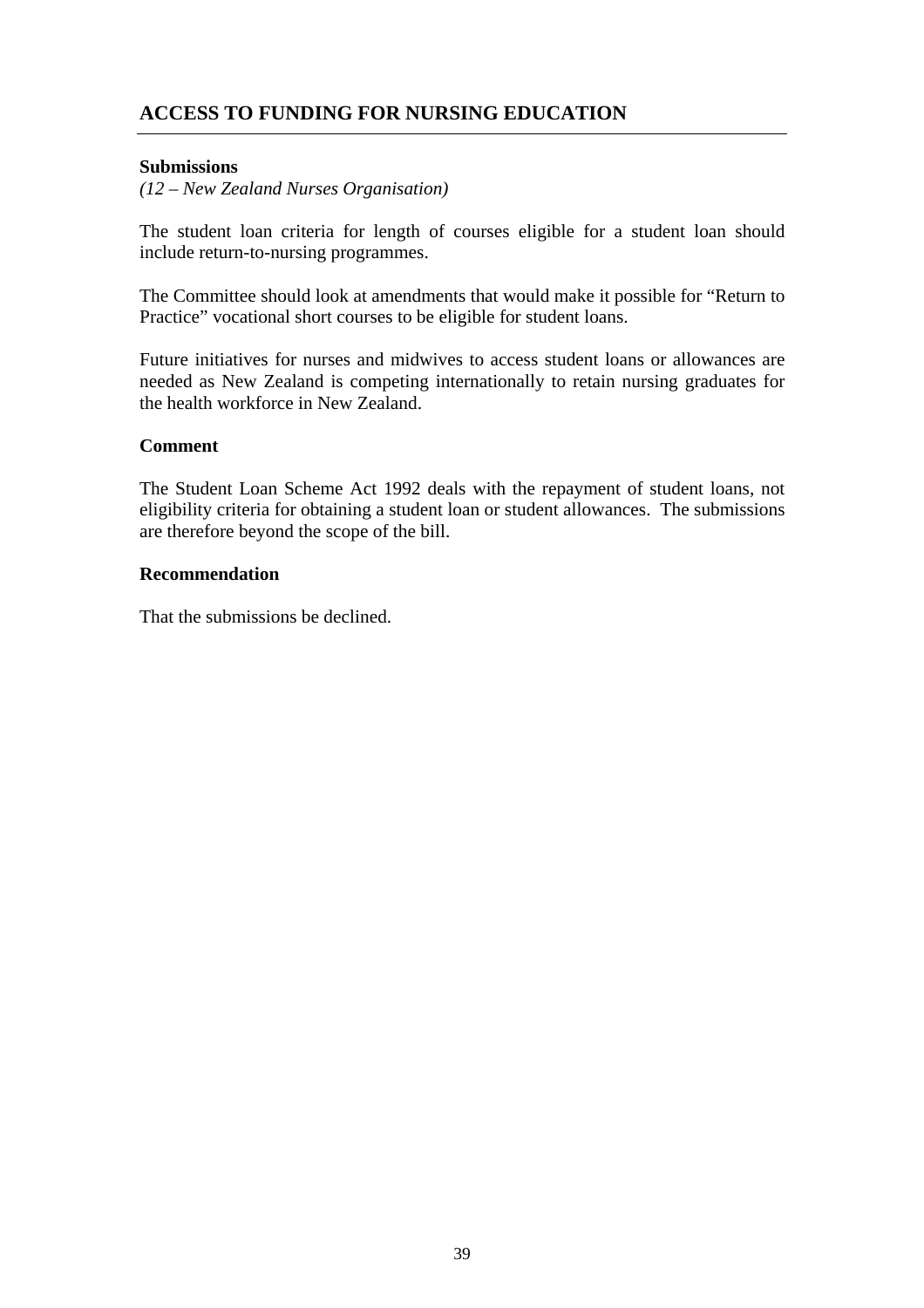## **Submissions**

*(14 – B and K Holland)* 

The Committee should:

- realise that amendments of the nature of those in the bill have been written by elite members of the law using a language that is designed to not only exclude, but to preclude any ability for the average citizen to understand. The Committee will therefore not be offering help for the masses of people who have been swallowed by the student loan scheme, but instead will push them further away from being able to take any personal responsibility for their financial status with the government;
- note the submitter's personal case as an example of how the loan scheme did not educate or inform the borrower about how the debt could get out of hand;
- seek better language for loan contracts and any amendments put into action with examples of what can occur with loan and debt build up;
- seek better loan policies so that younger, inexperienced people are not disadvantaged by loan agreements and legal and governmental jargon, thus signing away their futures.

## **Recommendation**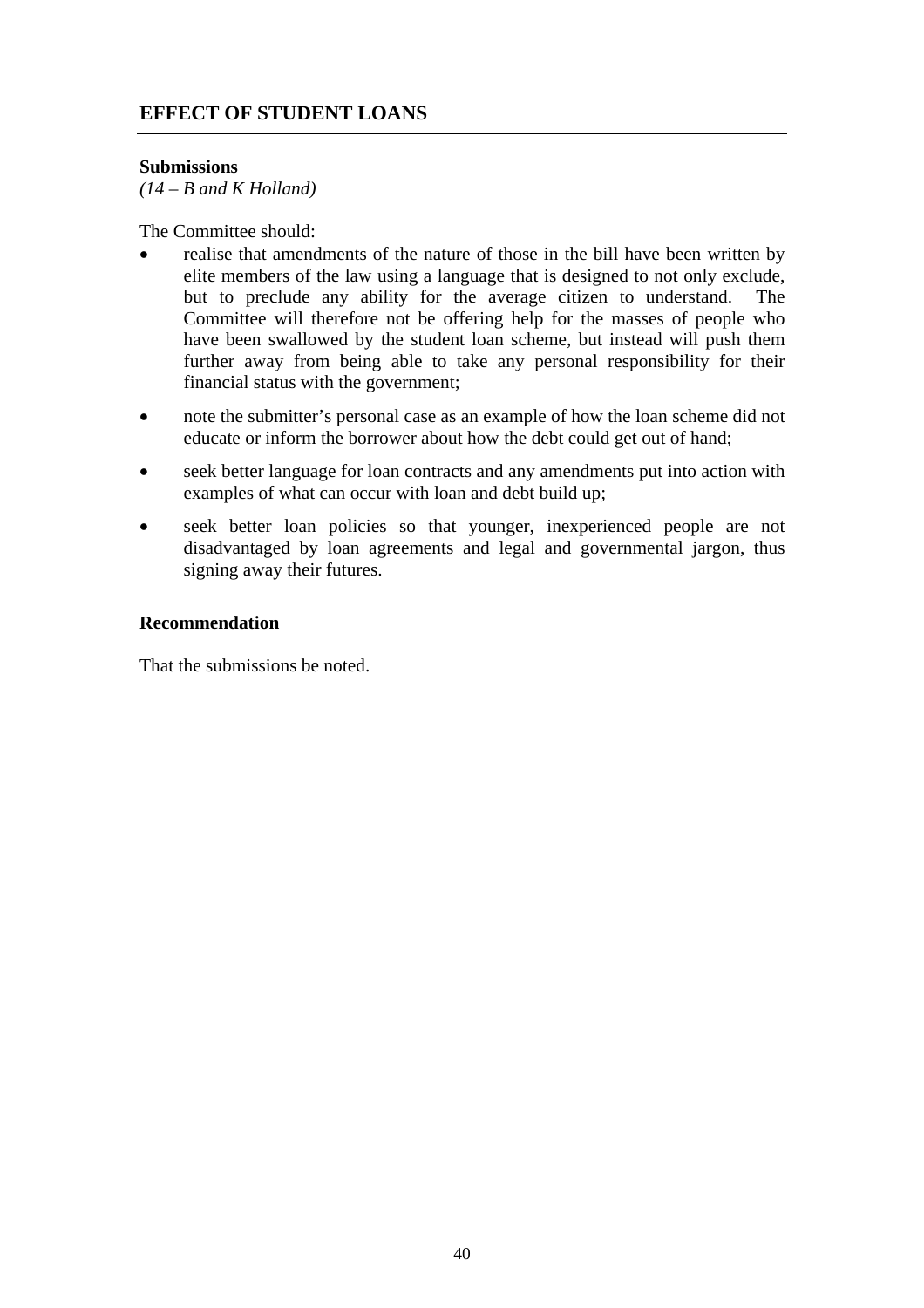## **ROLE OF INLAND REVENUE**

#### **Submission**

*(14 – B and K Holland)* 

Although the submitter had a permanent address of their mother listed on the student loan contract pages Inland Revenue failed in its duty to provide the submitter with thorough information before taking out the loan and failed in its contractual agreement to send assessments. As a result, the debt contracted for has multiplied exponentially and instead of helping the submitter's chances to get ahead as intended, the student loan scheme has hindered the submitter's capacity to do so.

## **Recommendation**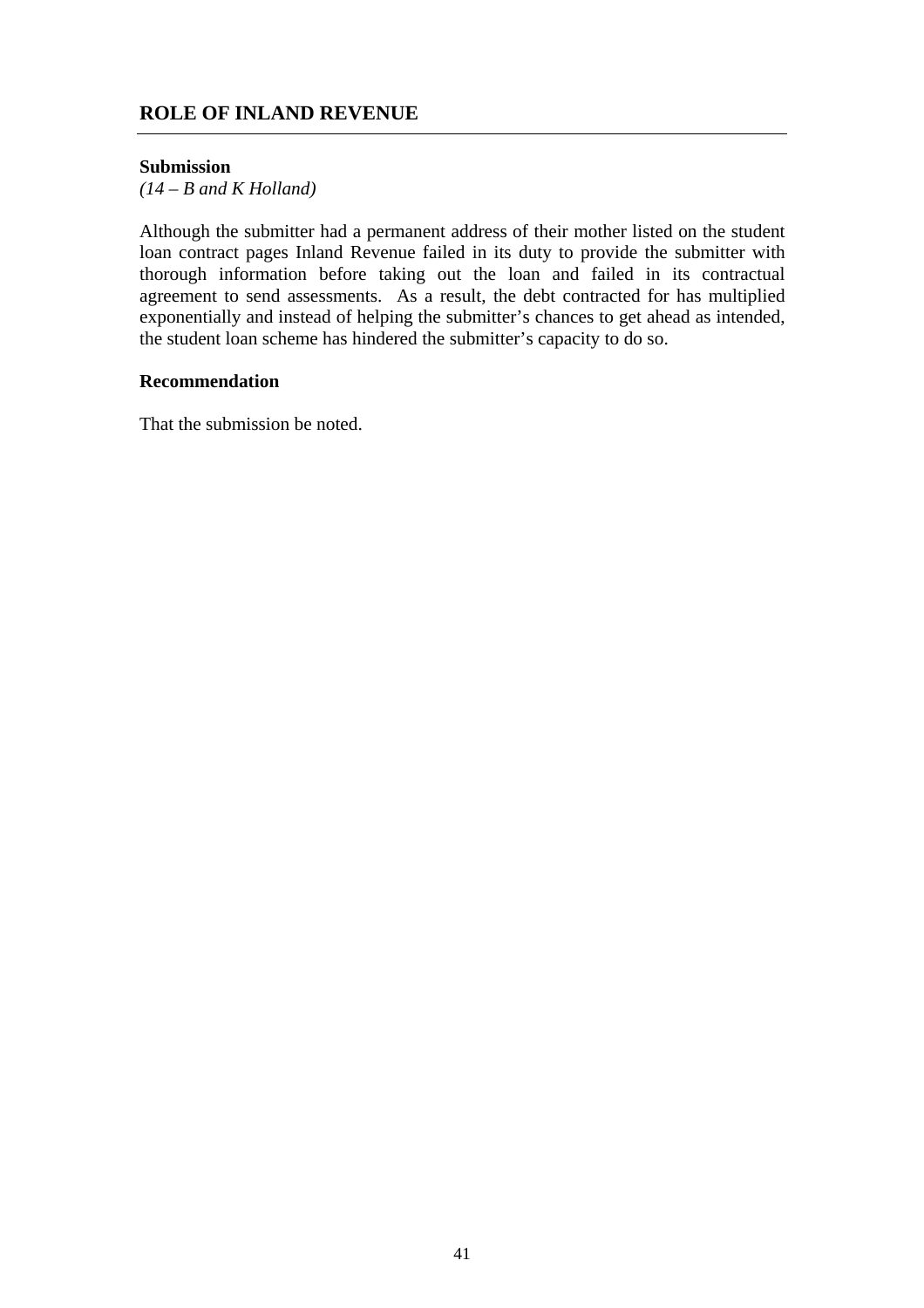# **STUDENT LOAN SCHEME**

#### **Submission**

*(14 – B and K Holland)* 

The Committee should call into action public policy so that the marginalised and impoverished strata of society is not "funding" the government through this "investment scheme" called the Student Loan Scheme of 1992 and all amendments made to that scheme.

## **Comment**

The submission is beyond the scope of the bill.

#### **Recommendation**